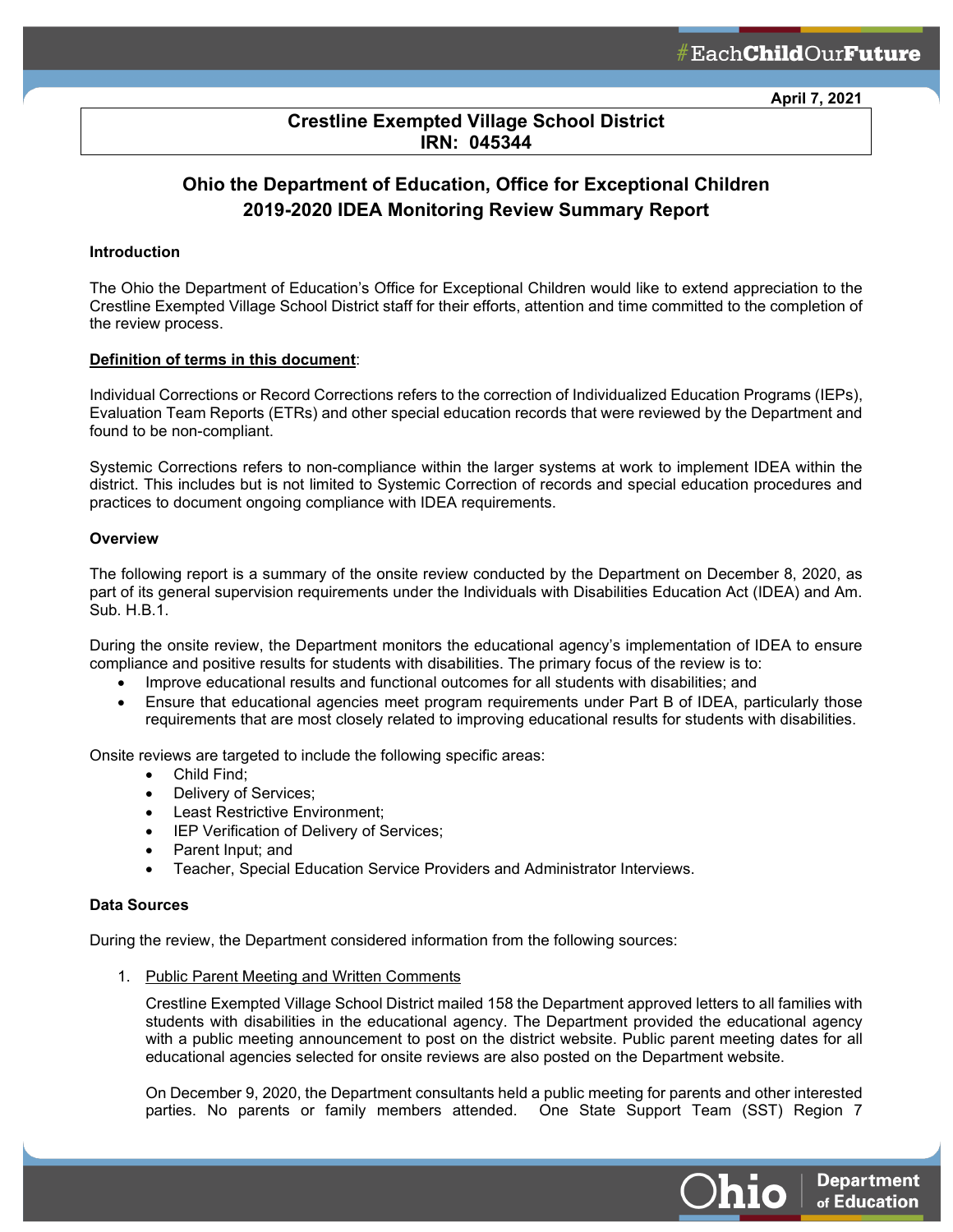representatives attended. Attendees could speak to the Department representatives publicly in the meeting, speak to the Department representatives individually, provide written comments or both. Written comment forms were available before, during and after the meeting. The Department received one written comment.

During the public meeting, parents were advised by the Department consultants of the formal complaint process under IDEA and that their public comments did not constitute a formal complaint. The participants were also informed that while the information they provided may be helpful to the review, it may not necessarily be acted upon as part of the review process. Ohio's procedural safeguards notice was available for participants who wanted a copy.

## 2. Pre-Onsite Data Analysis

The Department conducted a comprehensive review which included district, building and grade level data; Special Education Performance Profile; Ohio School Report Cards; Comprehensive Continuous Improvement Plan (CCIP) and/or OnePlan; and Education Management Information System (EMIS) data. The data analysis assisted the Department in determining potential growth areas for improvement and educational agency strengths.

## 3. Record Review

Prior to the onsite visit, the Department consultants reviewed 14 records of school age students with disabilities. The Department consultants selected records of students with disabilities from a variety of disability categories and ages.

## 4. Staff/Administrative Interviews

On December 8, 2020, the Department consultants held six sessions of interviews with six administrators and 29 teachers, school counselors, related services personnel, school psychologists, and paraprofessionals. The Department interviews focused on the following review areas: Child Find; Delivery of Services; Least Restrictive Environment (LRE) and IEP alignment and Discipline.

## **Strengths/Commendations:**

- Staff speak to the strong communication from the Director of Special Education. Timelines for evaluations are met due to the diligence of the Director's communication. Related service personnel are present at most, if not all ETR/IEP meetings.
- The whole IEP team including special educators, general education teachers, students and parents, provide input in the annual goal decision making process. Virtual meetings offered by the district have helped to improve parent attendance at meetings.
- Related service personnel spoke to reviewing regression for ESY purposes. Additionally, they spoke to the inclusion of OOD with the Crestline team at Transition meetings to support students.
- Rarely conduct record reviews as it does not provide the IEP team with current information on how to meet student needs through services and supports.
- A lot of teachers have been trained with de-escalation techniques which has benefited students with behavioral concerns to be supported better in general education classroom environments.
- Strong collaboration between general and special education teachers to support students in the general education environment.

## **Findings of Noncompliance/Required Actions**

A finding is made when noncompliance is identified by the Department with IDEA and Ohio Operating Standards requirements. Findings are also made when noncompliance is identified in relation to the evaluation team report (ETR) and/or individualized education program (IEP) requirements. For a noncompliance level of 30% or greater in any single area or for identified areas of concern that did not reach 30% or greater, a Corrective Action Plan (CAP) will be developed to address those areas. All noncompliance identified by the Department as part of the review (listed by subject area in the *Department's Review Findings and Educational Agency Required Actions Table*) must be corrected as indicated in the *Evidence of Correction/Recommendations* column.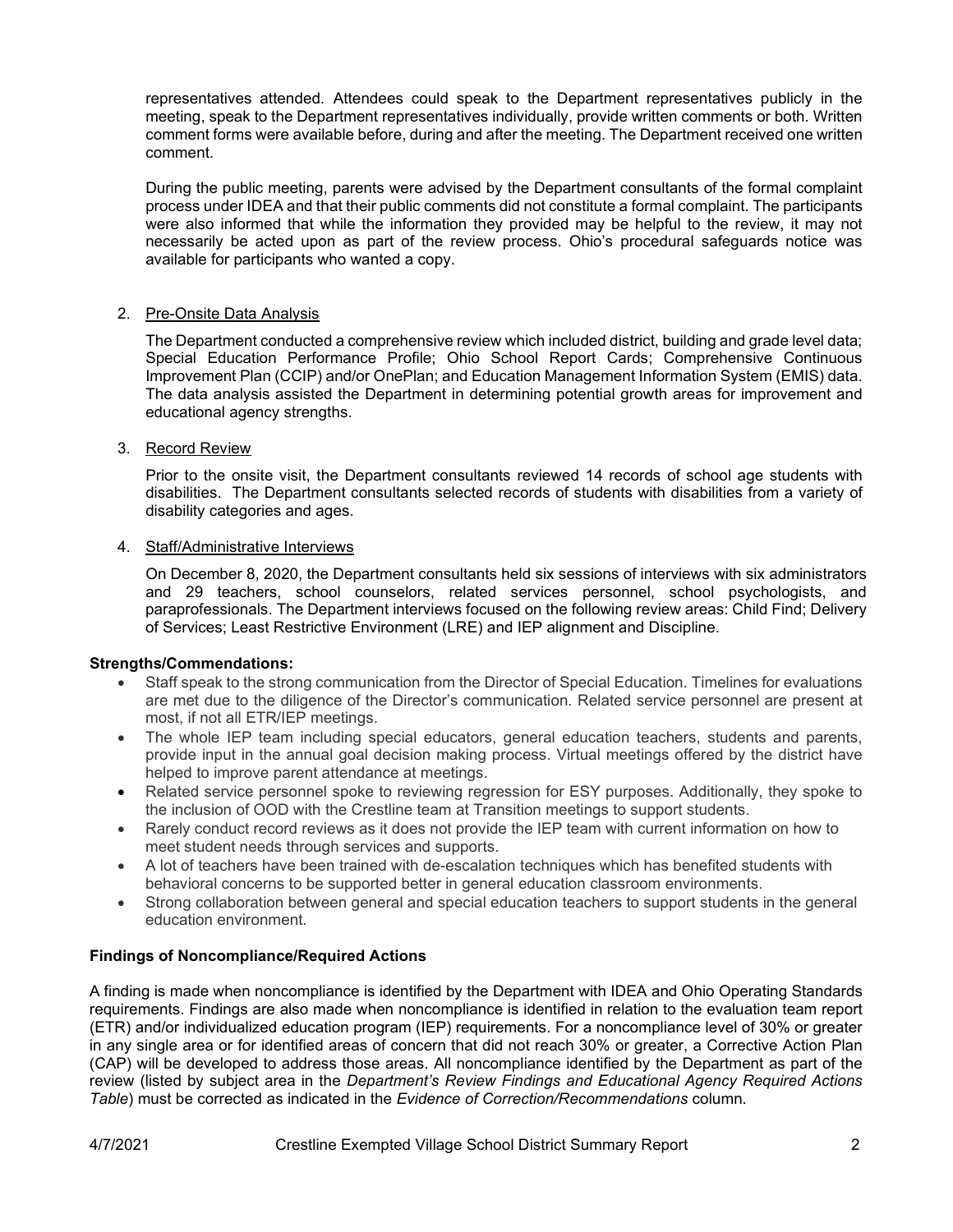Refer to the details of requirements in the **Evidence of Findings and Evidence of Correction/Recommendations table below**, and the attached **Individual Record Review Comment Sheets for specific individual record corrections.**

The Department provides separate written correspondence to the parent/guardian when action is required to correct findings of noncompliance for individual students. The educational agency will receive copies of this correspondence.

## **Corrective Action Plan (CAP)**

The educational agency will develop a CAP to address any items identified in this summary report. An approved form for the CAP will be provided by the Department or can be accessed on the Department's website by using the keyword search "Monitoring". The CAP developed by the educational agency with SST assistance must include the following:

- Activities to address all areas identified in this summary report;
- Documentation/evidence of implementation of the activities;
- Individuals responsible for implementing the activities;
- Resources needed:
- Completion dates; and
- Continued Plan for Improvement and/or Compliance.

The educational agency must submit the CAP by email to [raymond.mccain@education.ohio.gov](mailto:raymond.mccain@education.ohio.gov) within 30 school days from the date of this report. The Department will review the corrective action plan submitted by the educational agency for approval. If the Department determines that a revision(s) is necessary, the educational agency will be required to revise and resubmit. The educational agency will be contacted by the Department and notified when the action plan has been approved.

## *CAP Due Date***: Friday, May 21st, 2021**

## **Department Trainings**

As part of the Department monitoring process, Crestline Exempted Village School District personnel, as identified by the Department, are required to complete the Special Education Essentials 2019-2020 training modules within the Learning Management System (LMS). The Department will provide specific instructions on completing these training modules during the Summary Report presentation. Participants must achieve a 75% or more on each quiz. Participants who do not achieve at least 75% will be contacted by the State Support Team (SST) for additional training.

*Completion of LMS Training Modules Due Date: Friday May 21, 2021*

## **Individual Correction**

The educational agency has **60 school days** from the date of this summary report to correct all identified findings of noncompliance for individual students whose records were selected and reviewed by the Department during the onsite review unless noted otherwise in the report. Detailed information on individual findings are provided in a separate report.

*Individual Correction Due Date: September 23, 2021*

## **CAP Activities and Systemic Correction**

The educational agency will provide the Department with documentation verifying the educational agency's completion of all CAP activities and all systemic corrections noted in this summary report. The Department will verify systemic correction through the review of this documentation and a review of additional student records.

*Completion of CAP Activities and Systemic Correction Due Date: Monday February 7, 2022*

Once the educational agency has completed all action plan activities, the educational agency will use the Department's monitoring process to create and implement a Strategic Improvement Plan with the Department and SST assistance.

For questions regarding the review, please contact: Raymond McCain, the Department's IDEA Monitoring Contact, at (614) 593-5477, toll-free at (877) 644-6338, or by e-mail at [raymond.mccain@education.ohio.gov.](mailto:raymond.mccain@education.ohio.gov)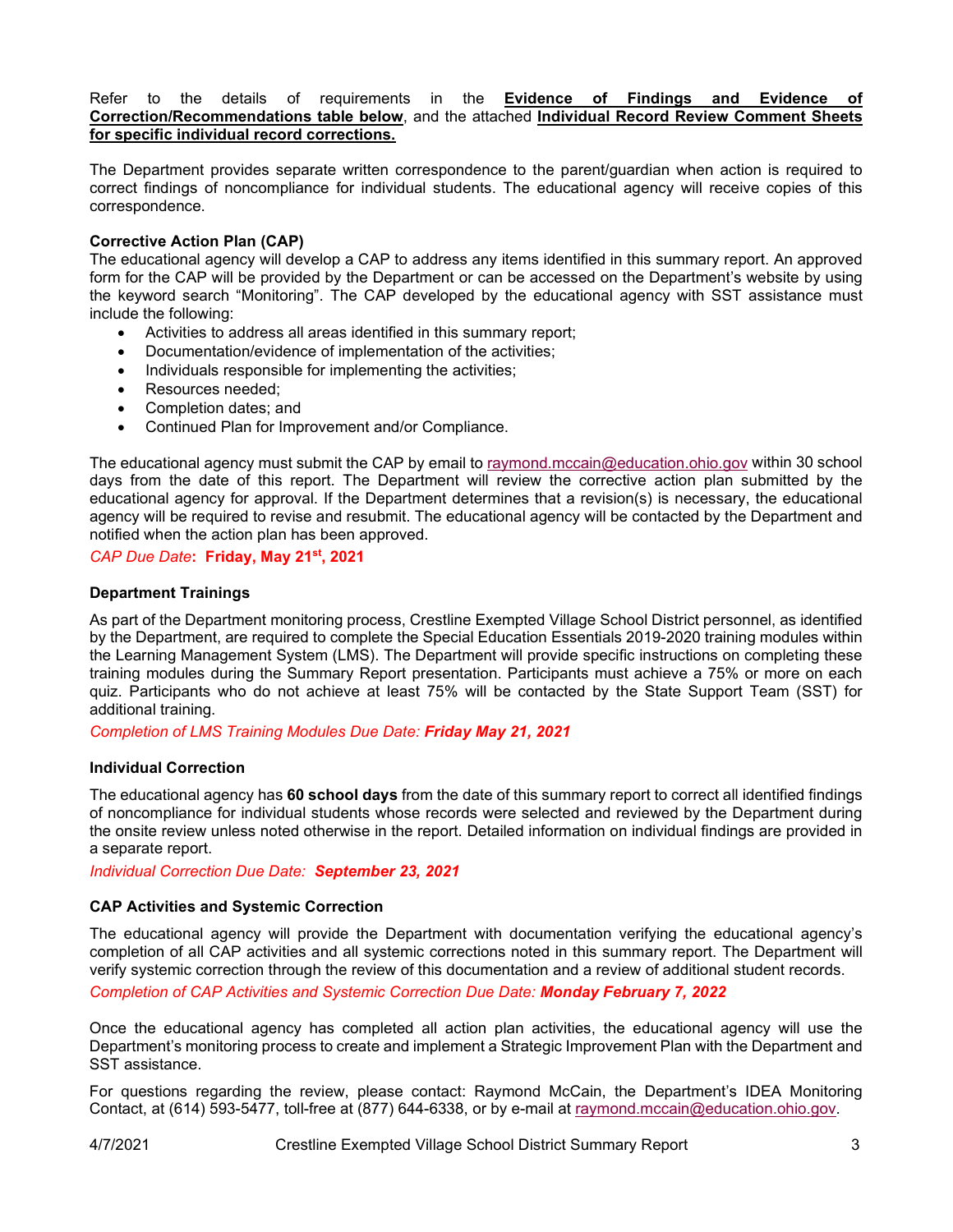## **The Department's Review Findings and Educational Agency Required Actions**

## **Component 1: Child Find**

*Each educational agency shall adopt and implement written policies and procedures approved by the Ohio Department of Education, Office for Exceptional Children, that ensure all children with disabilities residing within the educational agency, regardless of the severity of their disability, and who are in need of special education and related services are identified, located, and evaluated as required by the Individuals with Disabilities Education Improvement Act of 2004 and Federal Regulations at 34 C.F.R. Part 300 pertaining to child find, including the regulations at 34 C.F.R. 300.111 and 300.646 and Rule 3301-51-03 of the Ohio Operating Standards serving Children with Disabilities.* 

| <b>Record</b><br><b>Review</b><br><b>Item</b> |                                                                     | <b>Evidence of Findings</b>                                                                                                                                                                                                              | <b>Evidence of Corrections/Recommendations</b>                                                                                                                                                                                                                                                                  | <b>Must be</b><br>addressed in<br><b>CAP</b>                                          |
|-----------------------------------------------|---------------------------------------------------------------------|------------------------------------------------------------------------------------------------------------------------------------------------------------------------------------------------------------------------------------------|-----------------------------------------------------------------------------------------------------------------------------------------------------------------------------------------------------------------------------------------------------------------------------------------------------------------|---------------------------------------------------------------------------------------|
| $CF-1$                                        | <b>Record Review</b><br><b>Interviews/Public</b><br><b>Comments</b> | 34 CFR 300.305(a) [Review of Existing<br>evaluation data] and OAC 3301-51-11 (c)(1)(a)<br>[Preschool children eligible for special<br>education]<br>Preschool records were not reviewed.                                                 | <b>Individual Correction</b><br><b>NA</b><br><b>Systemic Correction</b><br><b>NA</b>                                                                                                                                                                                                                            | $\boxtimes$ NA                                                                        |
|                                               | <b>Concerns Noted</b>                                               |                                                                                                                                                                                                                                          |                                                                                                                                                                                                                                                                                                                 |                                                                                       |
|                                               | <b>Record Review</b>                                                | <b>OAC 3301-51-06 [Evaluations]</b><br>Fourteen (14) out of 14, or 100% of evaluations<br>reviewed did not appropriately document<br>interventions provided to resolve concerns for the<br>child performing below grade-level standards. | <b>Individual Correction</b><br>The Department has verified that these students<br>have a current ETR in place, so no additional<br>individual correction is required.<br><b>Systemic Correction</b>                                                                                                            | $\boxtimes$ Yes<br>The educational<br>agency needs to<br>address this<br>finding in a |
| $CF-2$                                        | <b>Interviews/Public</b><br><b>Comments</b>                         | Interviews indicated that Multi-Tiered System of<br>Support (MTSS) is a new process this year since<br>they switched from the Response to Intervention/<br>Intervention Assistance Team (RTI/IAT) process.                               | The educational agency must submit evidence to the<br>Department of written procedures and practices<br>regarding documentation of intervention and<br>supports provided prior to completion of the initial and<br>reevaluation team report.                                                                    | Corrective<br>Action Plan.                                                            |
|                                               | <b>Concerns Noted</b>                                               |                                                                                                                                                                                                                                          | Opportunities for Improvement<br>It is recommended that Crestline Exempted Village<br>Local Schools develop a procedure of checks and<br>balances to ensure interventions that are being<br>provided to students are correctly documented within<br>the ETR as well as in Part 2s, Summary of<br>Interventions. |                                                                                       |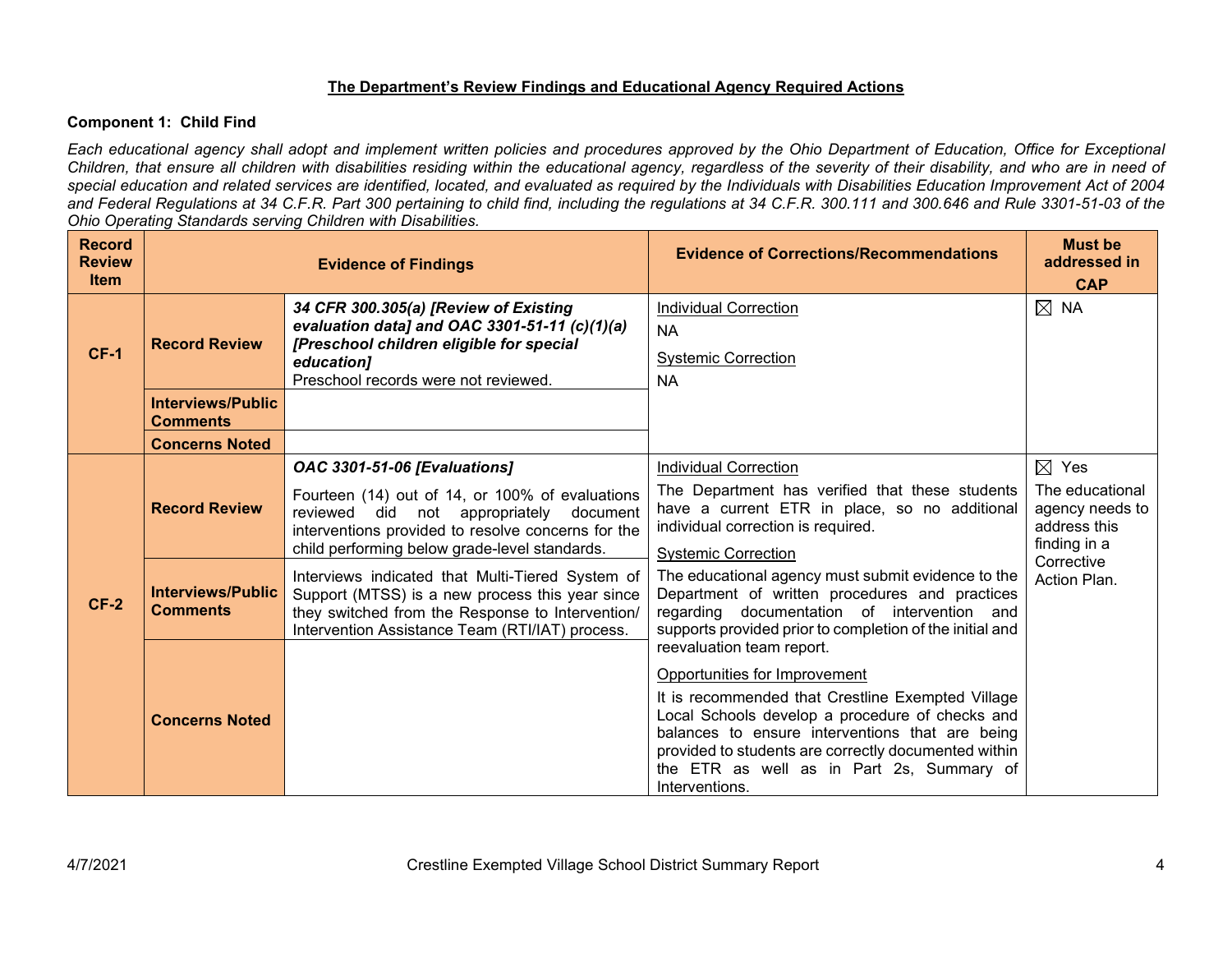| <b>Record</b><br><b>Review</b><br><b>Item</b> |                                             | <b>Evidence of Findings</b>                                                                                                                                                                                                                                        | <b>Evidence of Corrections/Recommendations</b>                                                                                                                                                                                                                                                                                                                                                                                                                                                                                                                                                                                                                             | <b>Must be</b><br>addressed in<br><b>CAP</b>                          |
|-----------------------------------------------|---------------------------------------------|--------------------------------------------------------------------------------------------------------------------------------------------------------------------------------------------------------------------------------------------------------------------|----------------------------------------------------------------------------------------------------------------------------------------------------------------------------------------------------------------------------------------------------------------------------------------------------------------------------------------------------------------------------------------------------------------------------------------------------------------------------------------------------------------------------------------------------------------------------------------------------------------------------------------------------------------------------|-----------------------------------------------------------------------|
|                                               |                                             |                                                                                                                                                                                                                                                                    | Crestline will also need to provide new/additional<br>training to all staff members regarding their new<br>MTSS process.                                                                                                                                                                                                                                                                                                                                                                                                                                                                                                                                                   |                                                                       |
| $CF-3$                                        | <b>Record Review</b>                        | 34 CFR 300.501(b) [Parent participation in<br>meetings] and OAC 3301-51-06 (E)(2)(a)<br>[Evaluation procedures].<br>All student records showed evidence that the<br>parent was afforded the opportunity to participate<br>in the evaluation team planning meeting. | <b>Individual Correction</b><br><b>NA</b><br><b>Systemic Correction</b><br><b>NA</b>                                                                                                                                                                                                                                                                                                                                                                                                                                                                                                                                                                                       | $\boxtimes$ NA                                                        |
|                                               | <b>Interviews/Public</b><br>Comments        |                                                                                                                                                                                                                                                                    |                                                                                                                                                                                                                                                                                                                                                                                                                                                                                                                                                                                                                                                                            |                                                                       |
|                                               | <b>Concerns Noted</b>                       |                                                                                                                                                                                                                                                                    |                                                                                                                                                                                                                                                                                                                                                                                                                                                                                                                                                                                                                                                                            |                                                                       |
|                                               | <b>Record Review</b>                        | 34 CFR 300.300 [Parental Consent]<br>Four out of 14, or 29% of student records reviewed<br>did not provide evidence of parental consent<br>obtained prior to new testing.                                                                                          | <b>Individual Correction</b><br>The educational agency must provide evidence that<br>the parent provided informed, written consent for<br>evaluation, based upon the planning form. Or the                                                                                                                                                                                                                                                                                                                                                                                                                                                                                 | $\boxtimes$ Yes<br>The educational<br>agency needs to<br>address this |
|                                               | <b>Interviews/Public</b><br><b>Comments</b> | Some<br>respondents<br>indicated<br>that<br>parent<br>involvement in the ETR process could be<br>improved. Others stated that parents have had a<br>multitude of participation during the planning<br>process as well as the ETR meeting.                          | agency must show documented repeated attempts to<br>obtain informed, written consent to which the parent<br>did not respond.<br>The evidence may include, prior written notice,<br>parent invitation, communication log, or other                                                                                                                                                                                                                                                                                                                                                                                                                                          | finding in a<br>Corrective<br>Action Plan.                            |
| $CF-4$                                        | <b>Concerns Noted</b>                       |                                                                                                                                                                                                                                                                    | documented attempts to obtain parental informed,<br>written consent.<br>If the educational<br>agency cannot provide<br>documentation that the parent provided informed,<br>written consent for evaluation, or did not respond to<br>repeated attempts to obtain consent, the agency<br>conduct<br>reevaluation<br>including<br>must<br>a<br>documentation of parental consent.<br><b>Systemic Correction</b><br>The educational agency must submit evidence to the<br>Department of written procedures and practices for<br>obtaining parental consent obtained prior to new<br>testing or policies and practices for moving forward<br>when parents will not participate. |                                                                       |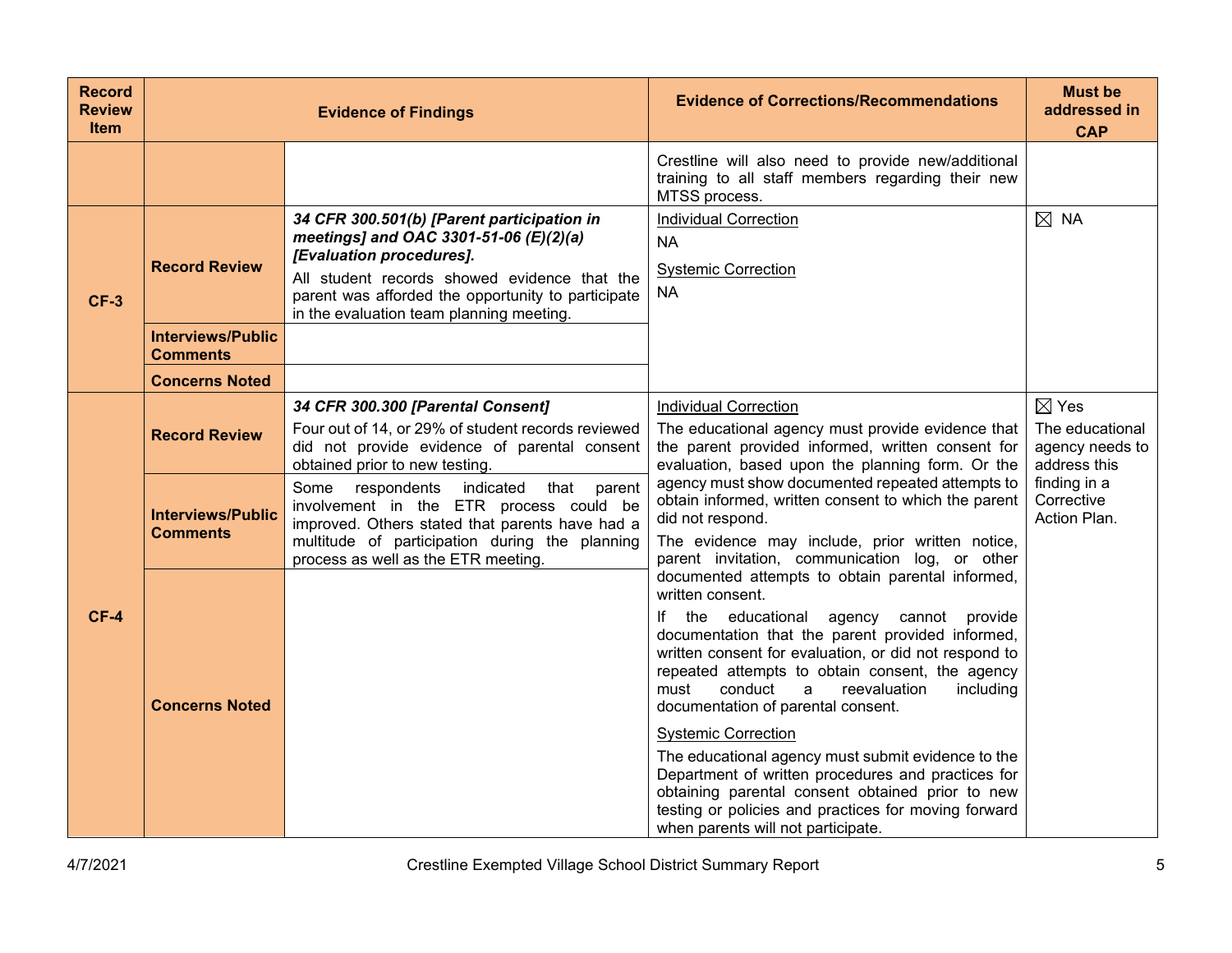| <b>Record</b><br><b>Review</b><br><b>Item</b> |                                             | <b>Evidence of Findings</b>                                                                                                                                                                                                                                                                                                                                                                                                                                                                                | <b>Evidence of Corrections/Recommendations</b>                                                                                                                                                                                                                                                                                                                                                                                                                                                                        | <b>Must be</b><br>addressed in<br><b>CAP</b>                                                                        |
|-----------------------------------------------|---------------------------------------------|------------------------------------------------------------------------------------------------------------------------------------------------------------------------------------------------------------------------------------------------------------------------------------------------------------------------------------------------------------------------------------------------------------------------------------------------------------------------------------------------------------|-----------------------------------------------------------------------------------------------------------------------------------------------------------------------------------------------------------------------------------------------------------------------------------------------------------------------------------------------------------------------------------------------------------------------------------------------------------------------------------------------------------------------|---------------------------------------------------------------------------------------------------------------------|
|                                               | <b>Record Review</b>                        | 34 CFR 300.304(c)(4) [Other evaluation<br>procedures]<br>OAC 3301-51-01 [Applicability of requirements<br>and definitions] and 3301-51-06 $(E)(2)(a)$<br>[Evaluation procedures]<br>Thirteen (13) out of 14, or 93% of evaluations<br>reviewed did not provide evidence that the<br>evaluation addresses all areas related to the<br>suspected disability.                                                                                                                                                 | <b>Individual Correction</b><br>The educational agency will convene the ETR teams<br>to conduct a reevaluation and provide evidence that<br>the evaluation addresses all areas related to the<br>suspected disability.<br><b>Systemic Correction</b><br>The educational agency must submit evidence to the<br>Department of written procedures and practices to                                                                                                                                                       | $\boxtimes$ Yes<br>The educational<br>agency needs to<br>address this<br>finding in a<br>Corrective<br>Action Plan. |
| $CF-5$                                        | <b>Interviews/Public</b><br><b>Comments</b> | Staff interviewed described difficulty in obtaining<br>responses for Part 1 from the individuals listed on<br>the planning form. It was discussed during the<br>interview sessions that all teachers would benefit<br>from attending training focusing on how to<br>compliantly complete any Part 1 assigned to them.<br>Several staff members indicated they were not<br>actively involved in some of the ETR meetings and<br>that they had little say in what assessments were<br>going to be completed. | provide evidence that the evaluation addresses all<br>areas related to the suspected disability.<br>Opportunities for Improvement<br>Crestline Exempted Village Local Schools needs to<br>develop an internal monitoring process which<br>contains procedures to ensure:<br>• Active team participation in the ETR planning<br>process;<br>Appropriate evaluation data is available; and<br>$\bullet$<br>Assessments identified on the planning form are<br>$\bullet$<br>being completed and represented in a Part 1. |                                                                                                                     |
|                                               | <b>Concerns Noted</b>                       | In several cases, assessments included on the<br>planning form were not presented in Part 1 of the<br>ETR, and, in other cases, assessments were<br>reported in Part 1 that were not included on the<br>planning form. All assessments and data listed for<br>evaluation on the ETR planning form, and agreed<br>upon by the parent, must appear, in some form, in<br>a Part 1 individual evaluator's assessment.                                                                                          |                                                                                                                                                                                                                                                                                                                                                                                                                                                                                                                       |                                                                                                                     |
| $CF-6$                                        | <b>Record Review</b>                        | 34 CFR 300.306(c) [Procedures for determining<br>eligibility and educational need]<br>Thirteen (13) out of 14, or 93% of evaluations<br>reviewed did not show evidence of clearly stating<br>the summary of assessment results.                                                                                                                                                                                                                                                                            | <b>Individual Correction</b><br>The educational agency will reconvene the ETR<br>teams to conduct a reevaluation and provide a clear<br>and concise summary of the data and assessment<br>conducted that meets the requirements of 3301-51-                                                                                                                                                                                                                                                                           | $\boxtimes$ Yes<br>The educational<br>agency needs to<br>address this<br>finding in a                               |
|                                               | <b>Interviews/Public</b><br><b>Comments</b> | Staff members stated they would like to see more<br>training on how to complete Part 2 and Part 3 (SLD)<br>of the ETR, since the School Psychologist does<br>most of that transition of information.                                                                                                                                                                                                                                                                                                       | 06 (G) (Summary of information). The IEP team must<br>consider the results of this reevaluation.                                                                                                                                                                                                                                                                                                                                                                                                                      | Corrective<br>Action Plan.                                                                                          |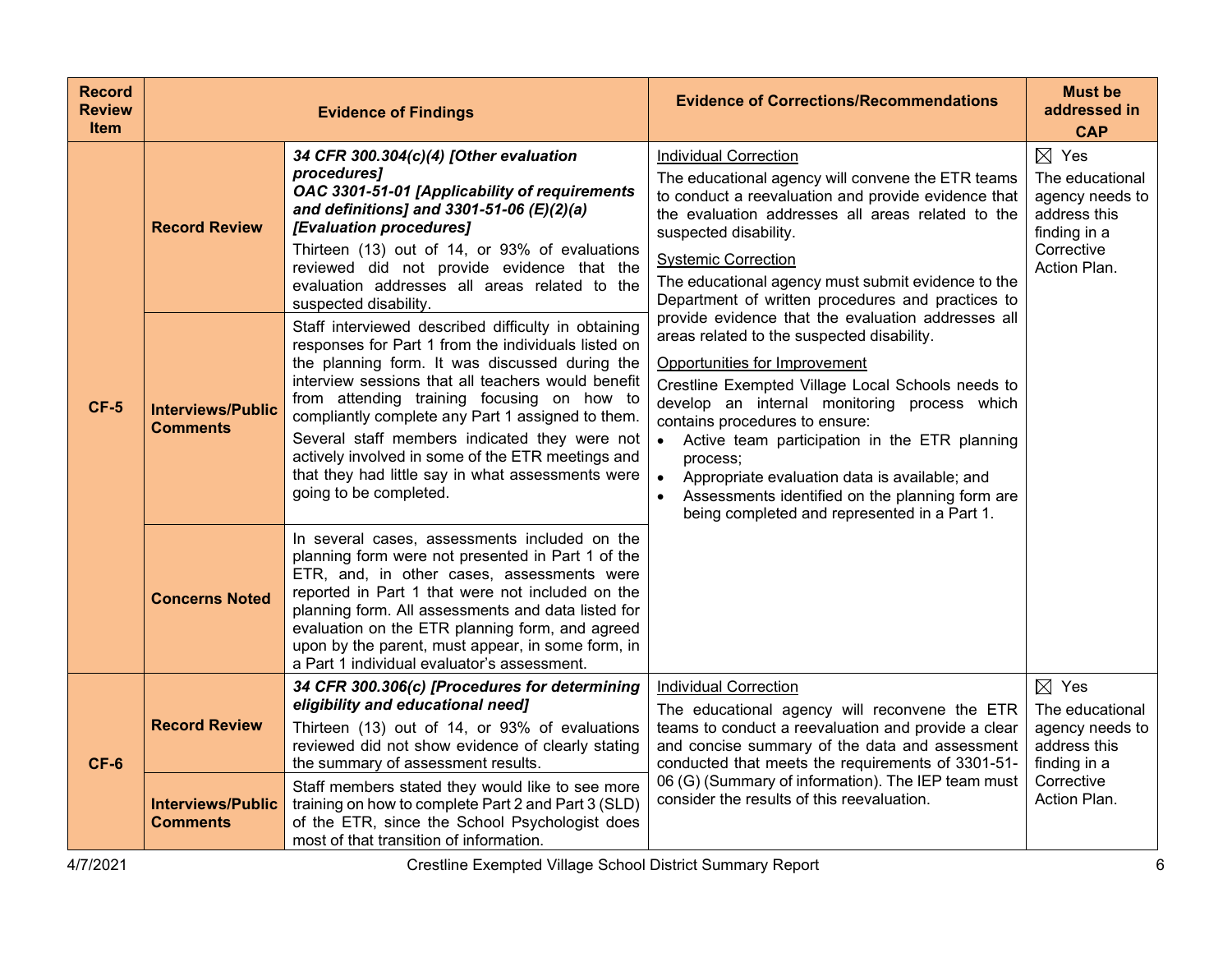| <b>Record</b><br><b>Review</b><br><b>Item</b> |                                             | <b>Evidence of Findings</b>                                                                                                                                                                                                                                                                                                                                                                                                                                                    | <b>Evidence of Corrections/Recommendations</b>                                                                                                                                                                                                                                                                                                                                                                                                                                              | <b>Must be</b><br>addressed in<br><b>CAP</b>                                                        |
|-----------------------------------------------|---------------------------------------------|--------------------------------------------------------------------------------------------------------------------------------------------------------------------------------------------------------------------------------------------------------------------------------------------------------------------------------------------------------------------------------------------------------------------------------------------------------------------------------|---------------------------------------------------------------------------------------------------------------------------------------------------------------------------------------------------------------------------------------------------------------------------------------------------------------------------------------------------------------------------------------------------------------------------------------------------------------------------------------------|-----------------------------------------------------------------------------------------------------|
|                                               | <b>Concerns Noted</b>                       | The information from Part 1 was not summarized in<br>a clear and concise manner in Part 2. In some<br>instances, the information was entirely omitted.<br>Information in Part 1s must be brought forward to<br>Part 2 in a manner that can be clearly understood<br>by the parent and used by the IEP team to develop<br>meaningful goals and services.                                                                                                                        | <b>Systemic Correction</b><br>The educational agency must submit evidence to the<br>Department of written procedures and practices<br>regarding summary of data and assessment results.<br>Opportunities for Improvement<br>In several instances, information that was identified<br>in the Part 1s was omitted from Part 2. Providing<br>additional training to both General Education<br>Teachers as well as Intervention Specialists will<br>greatly improve this area of noncompliance. |                                                                                                     |
|                                               | <b>Record Review</b>                        | 34 CFR 300.306(c) [Procedures for determining<br>eligibility and educational need]<br>Eleven (11) out of 14, or 79% of evaluation team<br>reports reviewed did not contain a clear and<br>succinct description of educational needs.                                                                                                                                                                                                                                           | <b>Individual Correction</b><br>The educational agency will reconvene the ETR<br>teams to conduct a reevaluation and provide a clear<br>and succinct description of the student's educational<br>needs. The IEP team must consider the results of this<br>reevaluation.                                                                                                                                                                                                                     | $\boxtimes$ Yes<br>The educational<br>agency needs to<br>address this<br>finding in a<br>Corrective |
| <b>CF-7</b>                                   | <b>Interviews/Public</b><br><b>Comments</b> | Staff mentioned they have not received any formal<br>training on how to complete a Part 1 but feel they<br>know how to complete them. They also stated they<br>were not sure if a new staff member joined<br>Crestline, if they would know how those forms are<br>to be completed. As far as the completion of any<br>Part 2s, they do not play a role in their completions.<br>The School Psychologist takes their information<br>from the Part 1s and completes the Part 2s. | <b>Systemic Correction</b><br>The educational agency must submit evidence to the<br>Department of written procedures and practices<br>regarding description of educational needs.<br>Opportunities for Improvement<br>In several instances, Educational Needs that were<br>identified in the Part 1s were omitted from Part 2.                                                                                                                                                              | Action Plan.                                                                                        |
|                                               | <b>Concerns Noted</b>                       | Educational needs were sometimes generic in<br>nature and did not address the child's<br>individualized needs. Sometimes educational<br>needs were stated in Part 1 but were not included<br>in the Part 2 summary.                                                                                                                                                                                                                                                            | Providing additional training to both General<br>Education Teachers as well as Intervention<br>Specialists will greatly improve this area of<br>noncompliance.                                                                                                                                                                                                                                                                                                                              |                                                                                                     |
| $CF-8$                                        | <b>Record Review</b>                        | 34 CFR 300.306(c) [Procedures for determining<br>eligibility and educational need]<br>Eleven (11) out of 14, or 79% of evaluation team<br>reports reviewed did not contain specific<br>implications for instruction.                                                                                                                                                                                                                                                           | <b>Individual Correction</b><br>The educational agency will reconvene the ETR<br>teams to conduct a reevaluation and provide a clear<br>description of specific implications for instruction. The<br>IEP team must consider the results of this                                                                                                                                                                                                                                             | $\boxtimes$ Yes<br>The educational<br>agency needs to<br>address this<br>finding in a               |
|                                               | <b>Interviews/Public</b><br><b>Comments</b> |                                                                                                                                                                                                                                                                                                                                                                                                                                                                                | reevaluation.                                                                                                                                                                                                                                                                                                                                                                                                                                                                               | Corrective<br>Action Plan.                                                                          |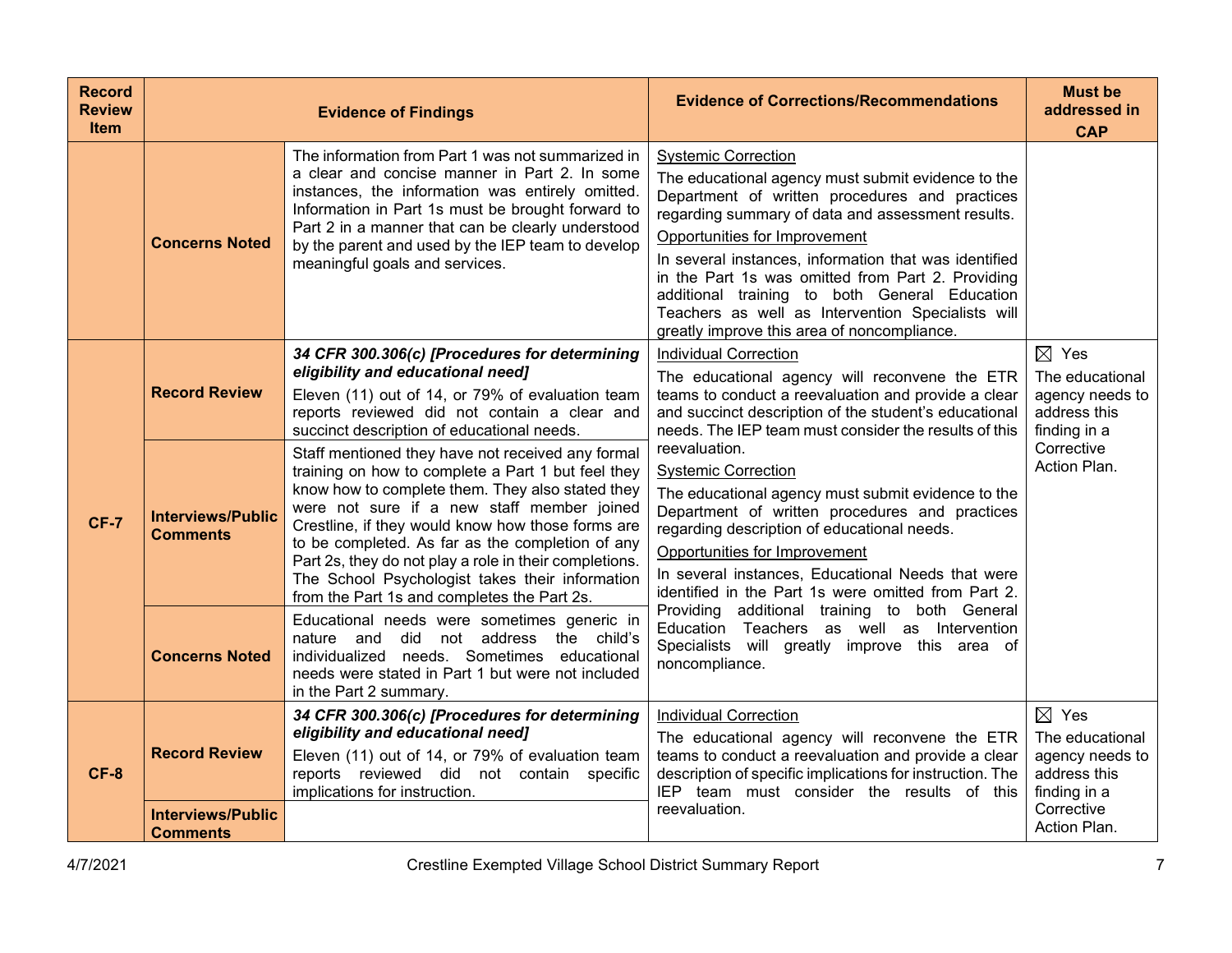| <b>Record</b><br><b>Review</b><br><b>Item</b> |                                             | <b>Evidence of Findings</b>                                                                                                                                                                                                                                                                                                                                                                                                          | <b>Evidence of Corrections/Recommendations</b>                                                                                                                                                                                                                                                                                                                                                                                                                                                                                                                                                                        | <b>Must be</b><br>addressed in<br><b>CAP</b>                                                                               |
|-----------------------------------------------|---------------------------------------------|--------------------------------------------------------------------------------------------------------------------------------------------------------------------------------------------------------------------------------------------------------------------------------------------------------------------------------------------------------------------------------------------------------------------------------------|-----------------------------------------------------------------------------------------------------------------------------------------------------------------------------------------------------------------------------------------------------------------------------------------------------------------------------------------------------------------------------------------------------------------------------------------------------------------------------------------------------------------------------------------------------------------------------------------------------------------------|----------------------------------------------------------------------------------------------------------------------------|
|                                               | <b>Concerns Noted</b>                       | Record reviews revealed that implications for<br>instruction were stated in Part 1 but were not<br>included in the Part 2 summary. In some instances,<br>only the School Psychologist's idea of implications<br>for instruction was represented without a clear<br>summary representing other evaluators from the<br>team.                                                                                                           | <b>Systemic Correction</b><br>The educational agency must submit evidence to the<br>Department of written procedures and practices<br>regarding implications for instruction.<br>Opportunities for Improvement<br>In several instances, the implications for instruction<br>and progress monitoring omitted specific educational<br>needs that were identified, or listed non-instructional<br>activities, such as accommodations or modifications.<br>Providing additional training to both General<br>Education Teachers as well as Intervention<br>Specialists will greatly improve this area of<br>noncompliance. |                                                                                                                            |
| $CF-9$                                        | <b>Record Review</b>                        | 34 CFR 300.306(a)(1) [Determination of<br>eligibility]<br>OAC 3301-51-01 (B)(21) [Applicability of<br>requirements and definitions]<br>Two out of 14, or 14% of evaluations reviewed did<br>not show evidence that a group of qualified<br>professionals, as appropriate to the suspected<br>disability, were involved in determining whether the<br>child is a child with a disability as well as the child's<br>educational needs. | <b>Individual Correction</b><br>The educational agency must provide evidence that<br>the ETR teams and other qualified professionals, as<br>appropriate, participated in the determination of<br>eligibility and educational needs. If not, the ETR team<br>must reconvene and provide the Department<br>evidence of group participation.<br><b>Systemic Correction</b><br>The educational agency must submit evidence to the                                                                                                                                                                                         | $\boxtimes$ No<br>The educational<br>agency does not<br>need to address<br>this finding in a<br>Corrective<br>Action Plan. |
|                                               | <b>Interviews/Public</b><br><b>Comments</b> | Several staff members indicated they were not<br>actively involved in some of the ETR meetings and<br>that they had little say in what assessments were<br>going to be completed.                                                                                                                                                                                                                                                    | Department of written procedures and practices<br>regarding the eligibility determination process.                                                                                                                                                                                                                                                                                                                                                                                                                                                                                                                    |                                                                                                                            |
|                                               | <b>Concerns Noted</b>                       |                                                                                                                                                                                                                                                                                                                                                                                                                                      |                                                                                                                                                                                                                                                                                                                                                                                                                                                                                                                                                                                                                       |                                                                                                                            |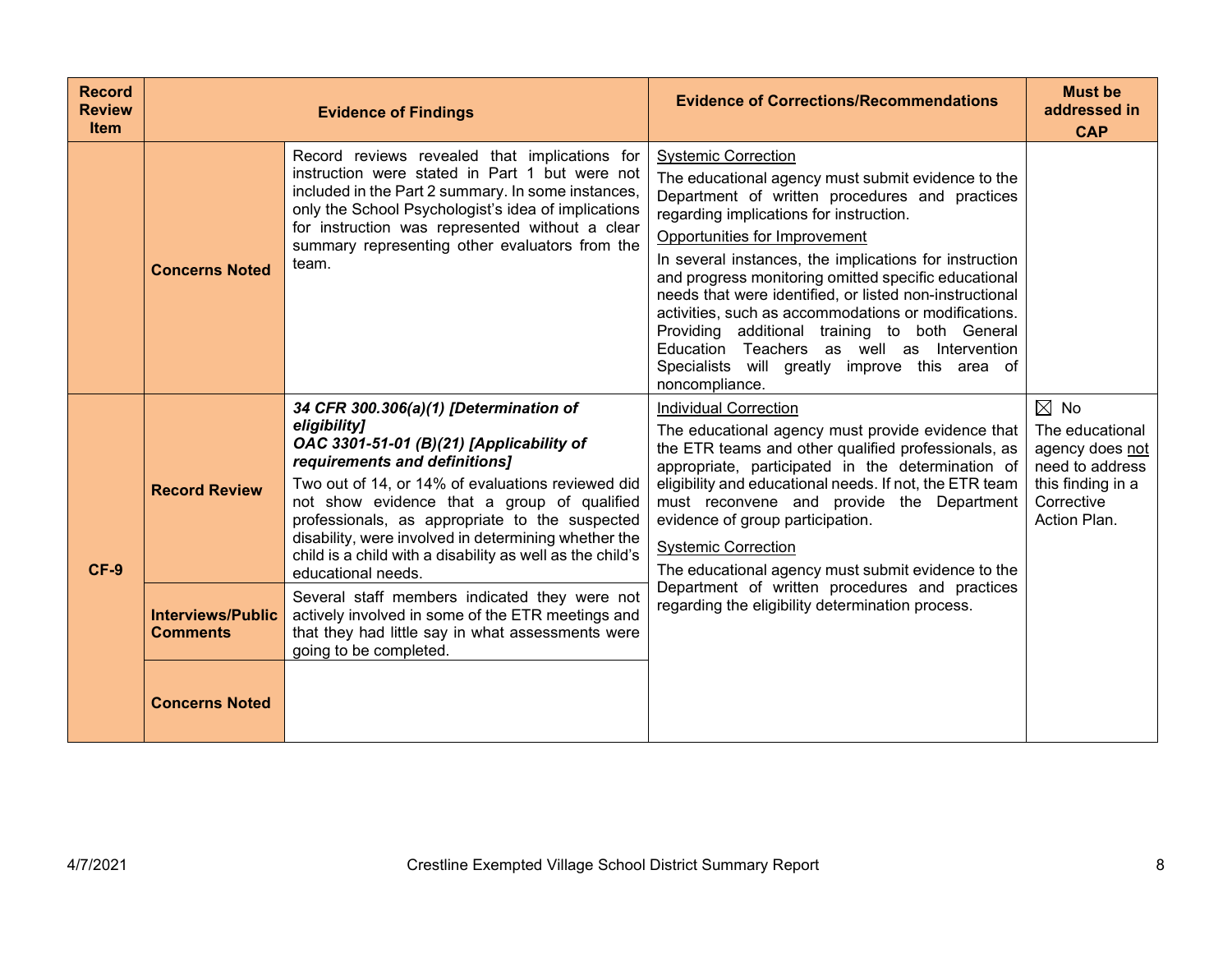## **Component 2: Delivery of Services**

*Each educational agency shall have policies, procedures and practices to ensure that each child with a disability has an IEP that is developed, reviewed, and revised in a meeting and implemented in accordance with 300.320 through 300.324.*

| <b>Record</b><br><b>Review</b><br>Item |                                             | <b>Evidence of Findings</b>                                                                                                                                                                                                                                                                                                                                                                                                                                                                                                                                                                                                                                                                                                                                                                                                                                                                                                                                                                                                                                                                                                                                                                                                 | <b>Evidence of Correction/Recommendations</b>                                                                                                                                                                                                                                                                                                                                                                                                                                                                                                                                                                                                                                                        | <b>Must be</b><br>addressed in<br><b>CAP</b>                                                                        |
|----------------------------------------|---------------------------------------------|-----------------------------------------------------------------------------------------------------------------------------------------------------------------------------------------------------------------------------------------------------------------------------------------------------------------------------------------------------------------------------------------------------------------------------------------------------------------------------------------------------------------------------------------------------------------------------------------------------------------------------------------------------------------------------------------------------------------------------------------------------------------------------------------------------------------------------------------------------------------------------------------------------------------------------------------------------------------------------------------------------------------------------------------------------------------------------------------------------------------------------------------------------------------------------------------------------------------------------|------------------------------------------------------------------------------------------------------------------------------------------------------------------------------------------------------------------------------------------------------------------------------------------------------------------------------------------------------------------------------------------------------------------------------------------------------------------------------------------------------------------------------------------------------------------------------------------------------------------------------------------------------------------------------------------------------|---------------------------------------------------------------------------------------------------------------------|
| <b>DS-1</b>                            | <b>Record Review</b>                        | <b>SPP Indicator 13</b><br>34 CFR 300.320(b) [Transition services]<br>OAC 3301-51-07 (H)(2) [Definition of<br>individualized education program]<br>Six out of 7, or 86% of applicable IEPs review did<br>not show evidence that the postsecondary<br>transition plan met all eight required elements of<br>the IDEA for the student, specifically in the<br>following area(s):<br>1. There<br>appropriate<br>measurable<br>are<br>postsecondary goal(s).<br>2. The postsecondary goals are updated annually.<br>3. The postsecondary goals were based on age<br>appropriate transition assessment (AATA).<br>4. There are transition services that will reasonably<br>enable the student to meet the postsecondary<br>$goal(s)$ .<br>5. The transition services include courses of study<br>that will reasonably enable the student to meet<br>the postsecondary goal(s).<br>6. The annual goal(s) are related to the student's<br>transition service needs.<br>7. There is evidence the student was invited to the<br>IEP Team Meeting where transition services<br>were discussed.<br>8. When appropriate, there is evidence that a<br>representative of any participating agency was<br>invited to the IEP Team Meeting. | <b>Individual Correction</b><br>The educational agency must reconvene the teams<br>to review and correct the postsecondary transition<br>plan for the IEPs identified as noncompliant or<br>provide documentation of the student's withdrawal<br>date from the educational agency.<br><b>Systemic Correction</b><br>The educational agency must submit evidence to the<br>Department of written procedures and practices<br>regarding transition services.<br>Opportunities for Improvement<br>There is a need for all personnel involved with<br>students of transition age to be trained in, and familiar<br>with, the secondary transition process, including<br>responsibilities at every level. | $\boxtimes$ Yes<br>The educational<br>agency needs to<br>address this<br>finding in a<br>Corrective<br>Action Plan. |
|                                        | <b>Interviews/Public</b><br><b>Comments</b> | Interviews revealed a lack of understanding of the<br>secondary transition process and responsibilities,<br>indicating a need for training and technical<br>assistance in this area.                                                                                                                                                                                                                                                                                                                                                                                                                                                                                                                                                                                                                                                                                                                                                                                                                                                                                                                                                                                                                                        |                                                                                                                                                                                                                                                                                                                                                                                                                                                                                                                                                                                                                                                                                                      |                                                                                                                     |
|                                        | <b>Concerns Noted</b>                       |                                                                                                                                                                                                                                                                                                                                                                                                                                                                                                                                                                                                                                                                                                                                                                                                                                                                                                                                                                                                                                                                                                                                                                                                                             |                                                                                                                                                                                                                                                                                                                                                                                                                                                                                                                                                                                                                                                                                                      |                                                                                                                     |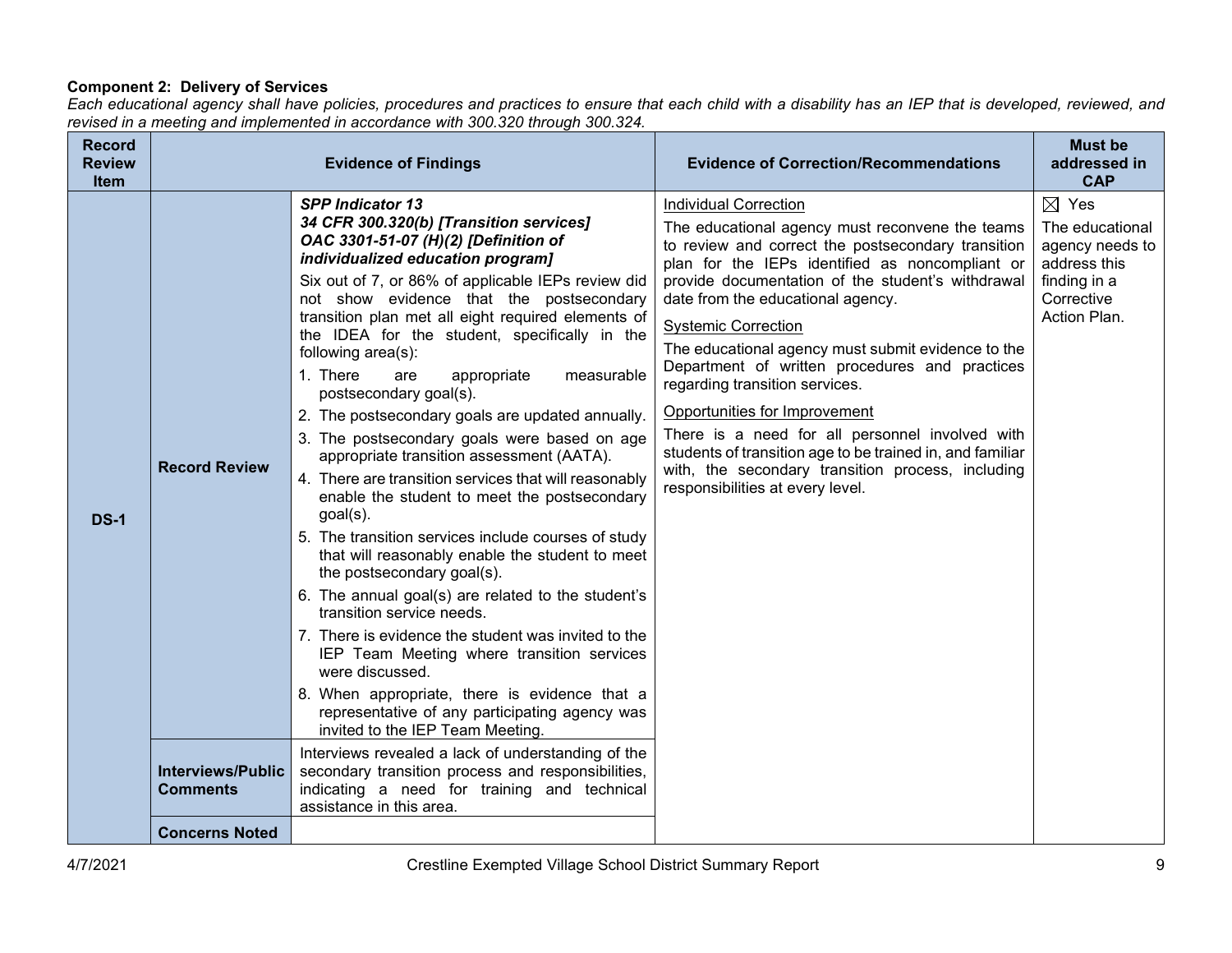| <b>Record</b><br><b>Review</b><br><b>Item</b> |                                             | <b>Evidence of Findings</b>                                                                                                                                                                                                                                              | <b>Evidence of Correction/Recommendations</b>                                                                                                                                                                                                                                                                                                                                                                                                                                                                          | <b>Must be</b><br>addressed in<br><b>CAP</b>                                                                        |
|-----------------------------------------------|---------------------------------------------|--------------------------------------------------------------------------------------------------------------------------------------------------------------------------------------------------------------------------------------------------------------------------|------------------------------------------------------------------------------------------------------------------------------------------------------------------------------------------------------------------------------------------------------------------------------------------------------------------------------------------------------------------------------------------------------------------------------------------------------------------------------------------------------------------------|---------------------------------------------------------------------------------------------------------------------|
|                                               | <b>Record Review</b>                        | 34 CFR 300.320(a)(1) [Definition of<br>individualized education program]<br>Fourteen (14) out of 14, or 100% of IEPs reviewed<br>did not contain Present Levels of Academic<br>Achievement and Functional Performance (PLOP)<br>that addressed the needs of the student. | <b>Individual Correction</b><br>The educational agency must reconvene the IEP<br>teams of the IEPs identified as noncompliant to<br>review and amend the PLOP related to each goal to<br>include:<br>• Summary of current daily academic/ behavior and/<br>or functional performance (strengths and needs)<br>compared to expected grade level standards in<br>order to provide a frame of reference;<br>PLOP must relate to the goal measurement;<br>· Baseline data provided for developing<br>a<br>measurable goal. | $\boxtimes$ Yes<br>The educational<br>agency needs to<br>address this<br>finding in a<br>Corrective<br>Action Plan. |
| <b>DS-2</b>                                   | <b>Interviews/Public</b><br><b>Comments</b> | Teachers have an active role in developing the<br>IEPs. Teachers receive a packet to complete<br>regarding the<br>student's current academic<br>performance.                                                                                                             | <b>Systemic Correction</b><br>The educational agency must submit evidence to the<br>Department of written procedures and practices<br>regarding the review of current academic/functional<br>data when writing IEPs.<br>Opportunities for Improvement<br>An internal monitoring and review system would be<br>helpful to promote compliance in present levels of                                                                                                                                                       |                                                                                                                     |
|                                               | <b>Concerns Noted</b>                       | Often, the present levels of performance did not<br>relate to the annual goal, and measurable baseline<br>data were missing.                                                                                                                                             | performance. There is also an opportunity for<br>professional development and/or targeted technical<br>assistance in developing Present Levels of Academic<br>Achievement and Functional Performance (PLOP)<br>that clearly address the needs of the student.                                                                                                                                                                                                                                                          |                                                                                                                     |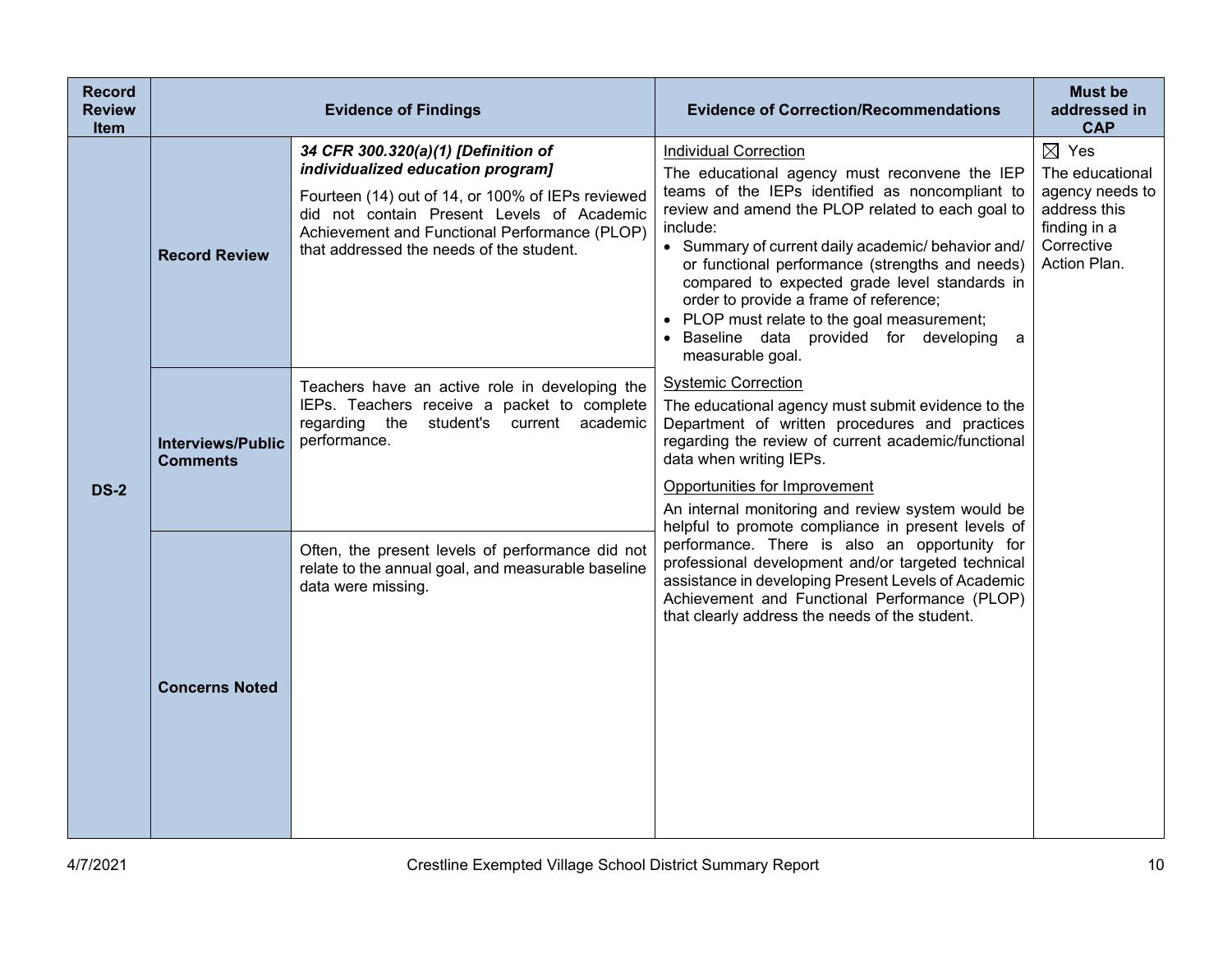| <b>Record</b><br><b>Review</b><br><b>Item</b> |                                             | <b>Evidence of Findings</b>                                                                                                                                                    | <b>Evidence of Correction/Recommendations</b>                                                                                                                                                                                                                                                                                                                                                                                                                                                                                                                                                                                                                                                                                                                                                       | <b>Must be</b><br>addressed in<br><b>CAP</b>                                             |
|-----------------------------------------------|---------------------------------------------|--------------------------------------------------------------------------------------------------------------------------------------------------------------------------------|-----------------------------------------------------------------------------------------------------------------------------------------------------------------------------------------------------------------------------------------------------------------------------------------------------------------------------------------------------------------------------------------------------------------------------------------------------------------------------------------------------------------------------------------------------------------------------------------------------------------------------------------------------------------------------------------------------------------------------------------------------------------------------------------------------|------------------------------------------------------------------------------------------|
| <b>DS-3</b>                                   | <b>Record Review</b>                        | 34 CFR 300.320(a)(2)(i) [Definition of<br>individualized education program]<br>Thirteen (13) out of 14, or 93% of IEPs reviewed<br>did not contain measurable annual goals.    | <b>Individual Correction</b><br>The educational agency must reconvene the teams<br>of the IEPs identified as noncompliant to review and<br>amend annual goals to contain the following critical<br>elements:<br>1. Clearly defined behavior: the specific action the<br>child will be expected to perform.<br>2. The condition (situation, setting or given material)<br>under which the behavior is to be performed.<br>3. Performance criteria desired: the level the child<br>must demonstrate for mastery and the number of<br>times the child must demonstrate the skill or<br>behavior.<br><b>Systemic Correction</b><br>The educational agency must submit evidence to the<br>Department of written procedures and practices<br>regarding the development of measurable annual<br>IEP goals. | $\boxtimes$ Yes<br>The educational<br>agency needs to<br>address this                    |
|                                               | <b>Interviews/Public</b><br><b>Comments</b> |                                                                                                                                                                                |                                                                                                                                                                                                                                                                                                                                                                                                                                                                                                                                                                                                                                                                                                                                                                                                     | finding in a<br>Corrective                                                               |
|                                               |                                             | Measurable goals in the IEPs reviewed were<br>inconsistent in quality and content. Often one or<br>more required elements were missing.                                        |                                                                                                                                                                                                                                                                                                                                                                                                                                                                                                                                                                                                                                                                                                                                                                                                     | Action Plan.                                                                             |
|                                               | <b>Concerns Noted</b>                       |                                                                                                                                                                                |                                                                                                                                                                                                                                                                                                                                                                                                                                                                                                                                                                                                                                                                                                                                                                                                     |                                                                                          |
|                                               |                                             |                                                                                                                                                                                | Opportunities for Improvement<br>There is an opportunity for professional development<br>and/or targeted technical assistance in developing<br>measurable annual goals that contain all elements.<br>An internal monitoring and review system would be<br>helpful to promote compliance in measurable annual<br>IEP goals.                                                                                                                                                                                                                                                                                                                                                                                                                                                                          |                                                                                          |
|                                               |                                             | 34 CFR 300.320(a)(2)(i) [Definition of                                                                                                                                         | <b>Individual Correction</b>                                                                                                                                                                                                                                                                                                                                                                                                                                                                                                                                                                                                                                                                                                                                                                        | $\boxtimes$ No                                                                           |
|                                               | <b>Record Review</b>                        | individualized education program]<br>One out of nine, or 11% of applicable IEPs<br>reviewed did not contain annual goals that address<br>the child's academic area(s) of need. | The educational agency must reconvene the teams<br>of the IEPs identified as noncompliant to review and<br>amend the IEP. Annual goals must address the<br>academic needs of the child unless the team<br>provides evidence that the goals were prioritized                                                                                                                                                                                                                                                                                                                                                                                                                                                                                                                                         | The educational<br>agency does not<br>need to address<br>this finding in a<br>Corrective |
| <b>DS-4</b>                                   | <b>Interviews/Public</b><br>Comments        |                                                                                                                                                                                | based on the severity of the needs of the child.<br><b>Systemic Correction</b>                                                                                                                                                                                                                                                                                                                                                                                                                                                                                                                                                                                                                                                                                                                      | Action Plan.                                                                             |
|                                               | <b>Concerns Noted</b>                       |                                                                                                                                                                                | The educational agency must submit evidence to the<br>Department of written procedures and practices<br>regarding the IEP process of addressing identified<br>academic needs.                                                                                                                                                                                                                                                                                                                                                                                                                                                                                                                                                                                                                       |                                                                                          |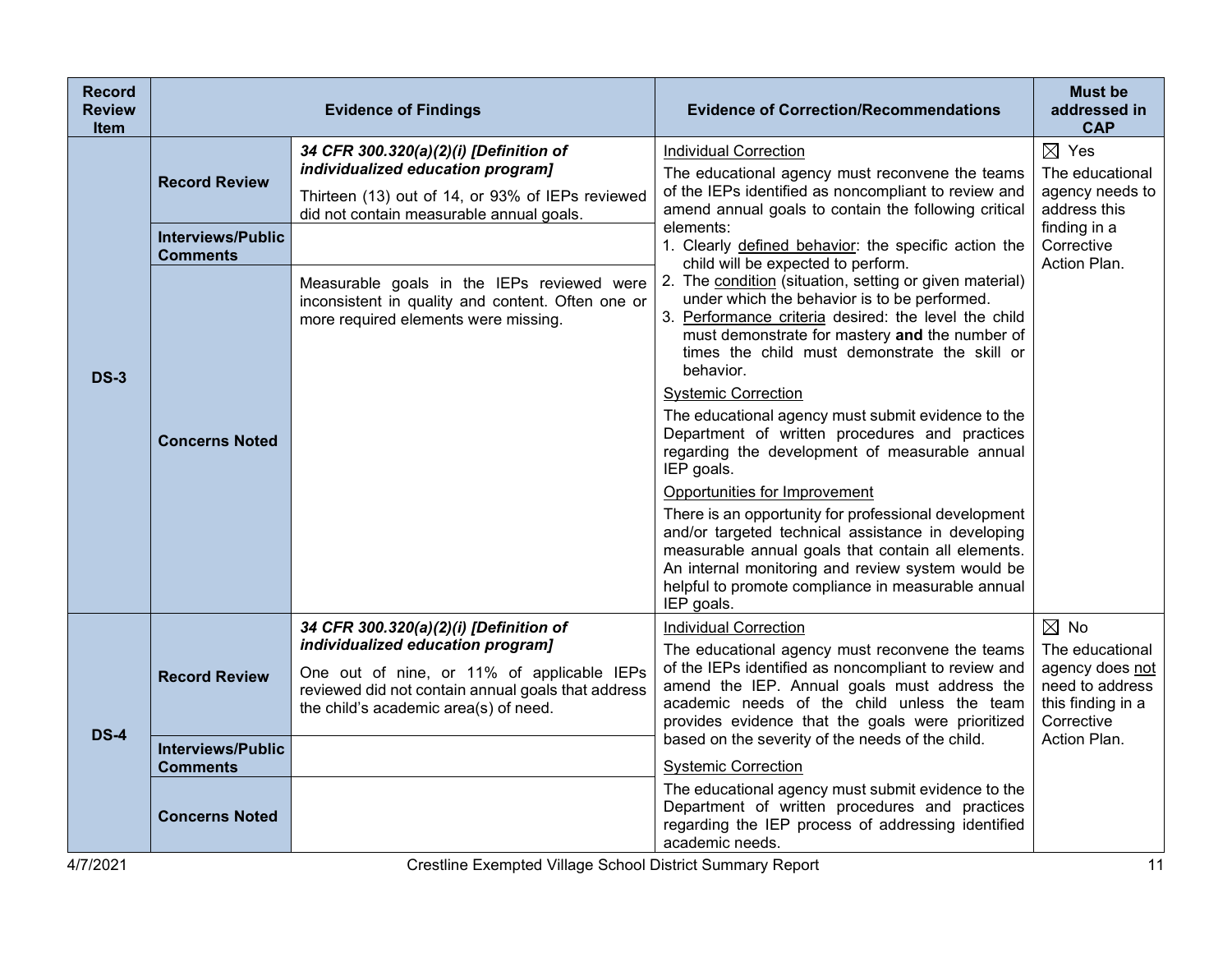| <b>Record</b><br><b>Review</b><br><b>Item</b> |                                                                     | <b>Evidence of Findings</b>                                                                                                                                                                                                                                                                                                   | <b>Evidence of Correction/Recommendations</b>                                                                                                                                                                                                                                                                                                                                                                                                                                           | <b>Must be</b><br>addressed in<br><b>CAP</b>                                                                               |
|-----------------------------------------------|---------------------------------------------------------------------|-------------------------------------------------------------------------------------------------------------------------------------------------------------------------------------------------------------------------------------------------------------------------------------------------------------------------------|-----------------------------------------------------------------------------------------------------------------------------------------------------------------------------------------------------------------------------------------------------------------------------------------------------------------------------------------------------------------------------------------------------------------------------------------------------------------------------------------|----------------------------------------------------------------------------------------------------------------------------|
| <b>DS-5</b>                                   | <b>Record Review</b><br><b>Interviews/Public</b><br><b>Comments</b> | 34 CFR 300.320(a)(2)(i) [Definition of<br>individualized education]<br>Two out of 11, or 18% of applicable IEPs reviewed<br>did not contain annual goals that address the<br>child's functional area(s) of need.                                                                                                              | <b>Individual Correction</b><br>The educational agency must reconvene the teams<br>of the IEPs identified as noncompliant to review and<br>amend the IEP. Annual goals must address the<br>functional needs of the child unless the team<br>provides evidence that the goals were prioritized<br>based on the severity of the needs of the child.<br><b>Systemic Correction</b><br>The educational agency must submit evidence to the<br>Department of written procedures and practices | $\boxtimes$ No<br>The educational<br>agency does not<br>need to address<br>this finding in a<br>Corrective<br>Action Plan. |
|                                               | <b>Concerns Noted</b>                                               |                                                                                                                                                                                                                                                                                                                               | regarding the IEP process of addressing identified<br>functional needs.                                                                                                                                                                                                                                                                                                                                                                                                                 |                                                                                                                            |
| <b>DS-6</b>                                   | <b>Record Review</b>                                                | 34 CFR 300.320(a)(4) [Definition of<br>individualized education program]<br>OAC 3301-51-07 (H)(1)(e)(i) [Definition of IEP]<br>Nine out of 14, or 64% of IEPs reviewed did not<br>contain a statement of specially designed<br>instruction that addresses the individual needs of<br>the child and supports the annual goals. | <b>Individual Correction</b><br>The educational agency must reconvene the teams<br>of the IEPs identified as noncompliant to review and<br>amend the specially designed instruction, as<br>appropriate, to address the needs of the child.<br><b>Systemic Correction</b><br>The educational agency must submit evidence to the                                                                                                                                                          | $\boxtimes$ Yes<br>The educational<br>agency needs to<br>address this<br>finding in a<br>Corrective<br>Action Plan.        |
|                                               | <b>Interviews/Public</b><br><b>Comments</b>                         | Intervention specialists and general educators<br>described that specially designed instruction (SDI)<br>is individualized to students but struggled to explain<br>what makes this instruction specialized.                                                                                                                   | Department of written procedures and practices<br>regarding the IEP process of determining specially<br>designed instruction.                                                                                                                                                                                                                                                                                                                                                           |                                                                                                                            |
|                                               | <b>Concerns Noted</b>                                               | In some cases, the specially designed instruction<br>was generic in nature and not individualized to the<br>needs of the student described in the present levels<br>and goals. Other examples lacked specific<br>instructional<br>reference<br>and<br>only<br>listed<br>accommodations.                                       |                                                                                                                                                                                                                                                                                                                                                                                                                                                                                         |                                                                                                                            |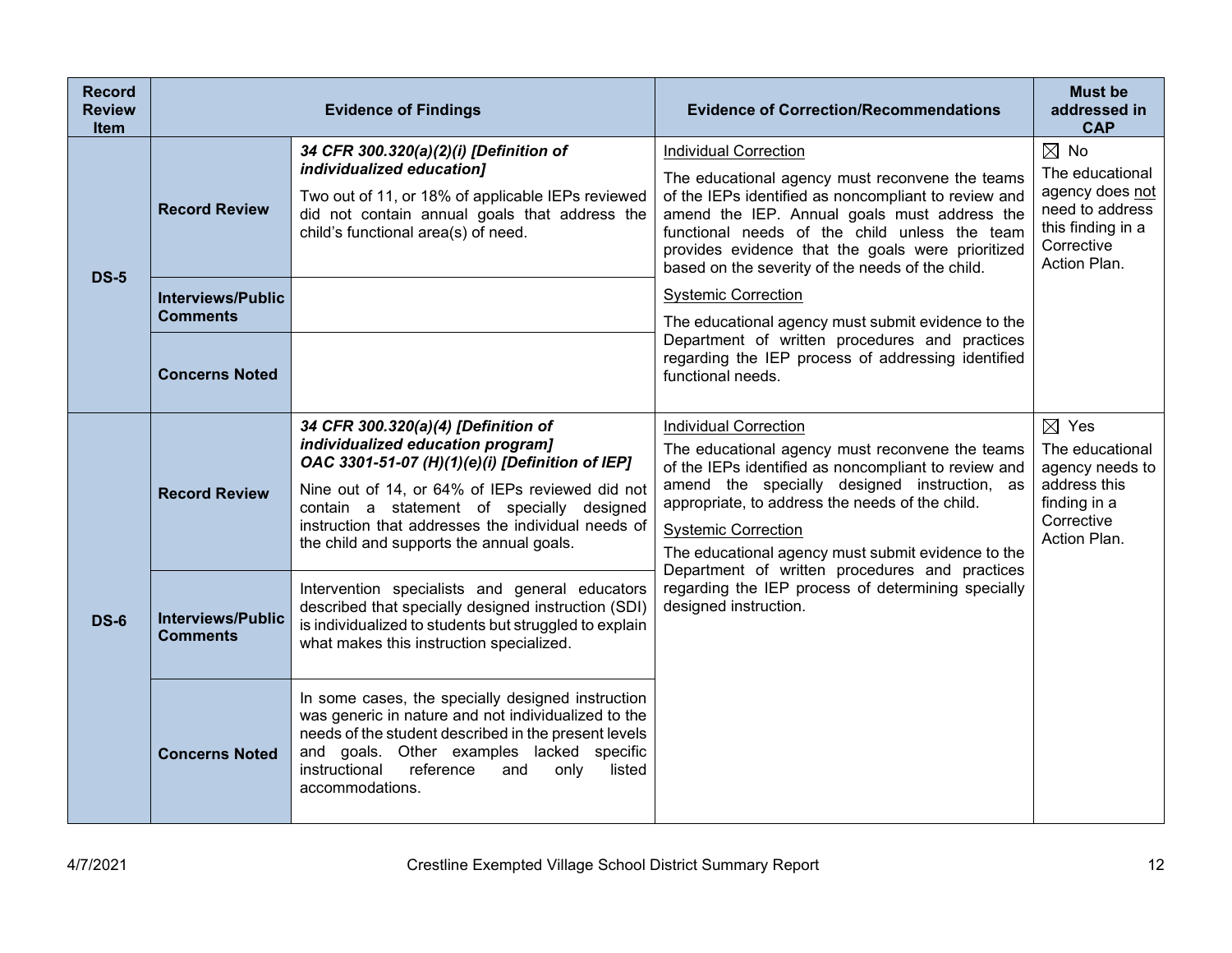| <b>Record</b><br><b>Review</b><br><b>Item</b> |                                             | <b>Evidence of Findings</b>                                                                                                                                                                                                                                                 | <b>Evidence of Correction/Recommendations</b>                                                                                                                                                                                                                                                                   | <b>Must be</b><br>addressed in<br><b>CAP</b>                                                                               |
|-----------------------------------------------|---------------------------------------------|-----------------------------------------------------------------------------------------------------------------------------------------------------------------------------------------------------------------------------------------------------------------------------|-----------------------------------------------------------------------------------------------------------------------------------------------------------------------------------------------------------------------------------------------------------------------------------------------------------------|----------------------------------------------------------------------------------------------------------------------------|
|                                               | <b>Record Review</b>                        | 34 CFR 300.320(a)(7) [Definition of<br>individualized education program]<br>OAC 3301-51-07 (H)(1)(i) [Definition of IEP]<br>Four out of 14, or 29% of IEPs reviewed did not<br>indicate the specific location where the specially<br>designed instruction will be provided. | <b>Individual Correction</b><br>The educational agency must reconvene the teams<br>of the IEPs identified as noncompliant to review and<br>amend the location where the specially designed<br>instruction will be provided.<br><b>Systemic Correction</b><br>The educational agency must submit evidence to the | $\boxtimes$ No<br>The educational<br>agency does not<br>need to address<br>this finding in a<br>Corrective<br>Action Plan. |
| <b>DS-7</b>                                   | <b>Interviews/Public</b><br><b>Comments</b> |                                                                                                                                                                                                                                                                             | Department of written procedures and practices<br>regarding the IEP process of determining the location<br>where specially designed instruction will occur.                                                                                                                                                     |                                                                                                                            |
|                                               | <b>Concerns Noted</b>                       | Several different locations were listed for the<br>delivery of SDIs. "Separate School" and "School<br>Environment" were the main ones listed. Some<br>SDIs contained two different locations for one SDI.                                                                   |                                                                                                                                                                                                                                                                                                                 |                                                                                                                            |
|                                               | <b>Record Review</b>                        | 34 CFR 300.320(a)(7) [Definition of<br>individualized education program]<br>OAC 3301-51-07 (H)(1)(i) [Definition of IEP]<br>Ten out of 14, or 71% of IEPs reviewed did not<br>indicate the amount of time and frequency of the<br>specially designed instruction.           | <b>Individual Correction</b><br>The educational agency must reconvene the teams<br>of the IEPs identified as noncompliant to review and<br>amend the amount of time and frequency of the<br>specially designed instruction.<br><b>Systemic Correction</b><br>The educational agency must submit evidence to the | $\boxtimes$ Yes<br>The educational<br>agency needs to<br>address this<br>finding in a<br>Corrective<br>Action Plan.        |
| <b>DS-8</b>                                   | <b>Interviews/Public</b><br><b>Comments</b> |                                                                                                                                                                                                                                                                             | Department of written procedures and practices<br>regarding the IEP process of determining the amount<br>and frequency of specially designed instruction to be<br>provided.                                                                                                                                     |                                                                                                                            |
|                                               | <b>Concerns Noted</b>                       | Seven IEPs reviewed contained two providers for<br>one SDI.                                                                                                                                                                                                                 | Opportunities for Improvement<br>There is an opportunity for professional development<br>and/or targeted technical assistance in correctly<br>identifying the appropriate provider for the delivery of<br>SDIs.                                                                                                 |                                                                                                                            |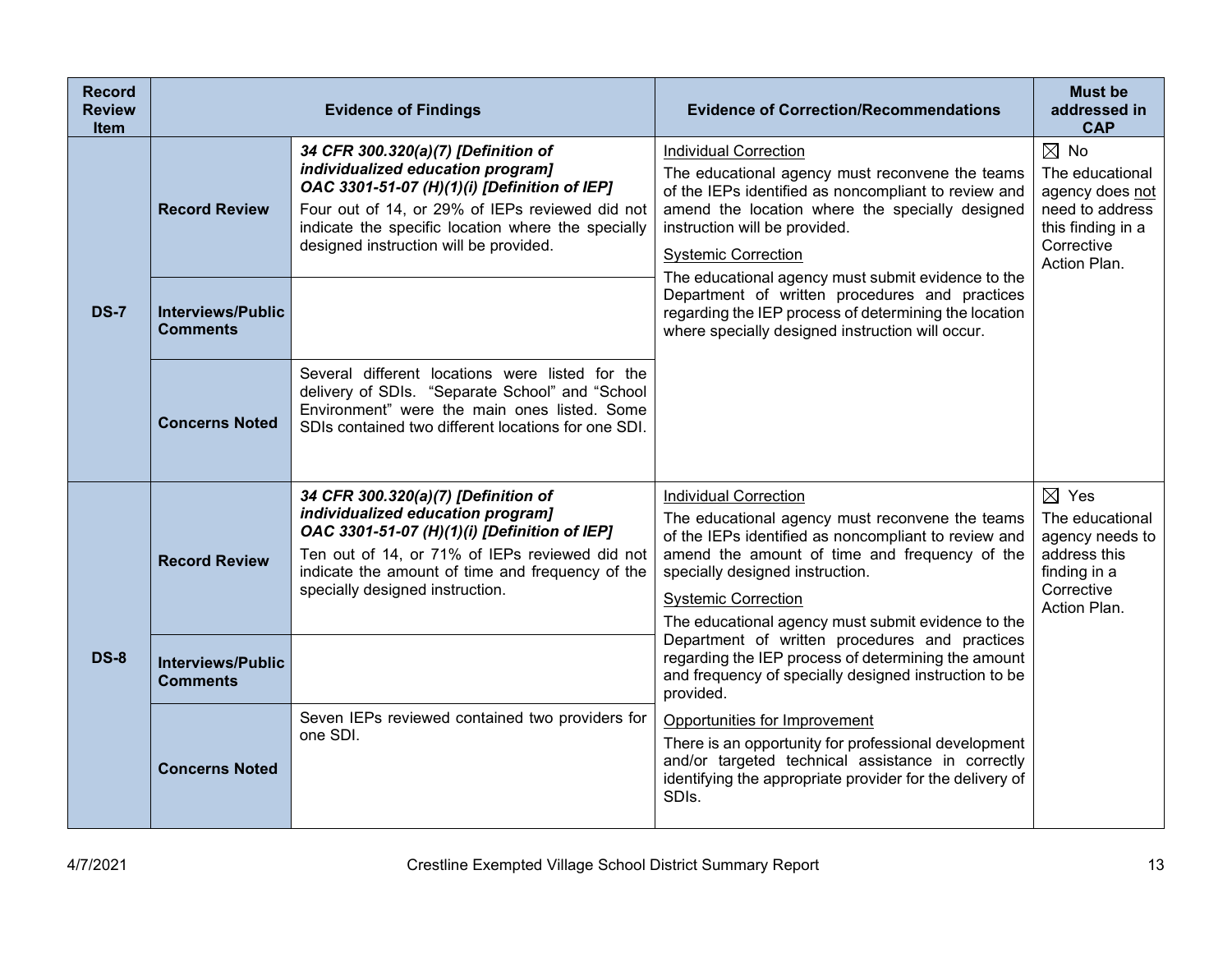| <b>Record</b><br><b>Review</b><br><b>Item</b> |                                                                      | <b>Evidence of Findings</b>                                                                                                                                                                                                                                                                   | <b>Evidence of Correction/Recommendations</b>                                                                                                                                                                                                                                                                                                                            | <b>Must be</b><br>addressed in<br><b>CAP</b>                                                                               |
|-----------------------------------------------|----------------------------------------------------------------------|-----------------------------------------------------------------------------------------------------------------------------------------------------------------------------------------------------------------------------------------------------------------------------------------------|--------------------------------------------------------------------------------------------------------------------------------------------------------------------------------------------------------------------------------------------------------------------------------------------------------------------------------------------------------------------------|----------------------------------------------------------------------------------------------------------------------------|
| <b>DS-9</b>                                   | <b>Record Review</b>                                                 | 34 CFR 300.320(a)(7) [Definition of<br>individualized education program]<br>OAC 3301-51-07 (H)(1)(e) [Definition of IEP]<br>One out of eight, or 13% of applicable IEPs<br>reviewed did not identify related services that<br>address the needs of the child and support the<br>annual goals. | <b>Individual Correction</b><br>The educational agency must reconvene the teams<br>of the IEPs identified as noncompliant to review and<br>amend the IEP to include related services that were<br>identified as needed in the IEP.<br><b>Systemic Correction</b><br>The educational agency must submit evidence to the<br>Department of written procedures and practices | $\boxtimes$ No<br>The educational<br>agency does not<br>need to address<br>this finding in a<br>Corrective<br>Action Plan. |
|                                               | <b>Interviews/Public</b><br><b>Comments</b><br><b>Concerns Noted</b> |                                                                                                                                                                                                                                                                                               | regarding the IEP process of addressing identified<br>related service needs.                                                                                                                                                                                                                                                                                             |                                                                                                                            |
| <b>DS-10</b>                                  | <b>Record Review</b>                                                 | 34 CFR 300.320(a)(7) [Definition of<br>individualized education]<br>OAC 3301-51-07 (H)(1)(i) [Definition of IEP]<br>Two out of eight, or 25% of applicable IEPs<br>reviewed did not indicate the location where the<br>related services will be provided.                                     | <b>Individual Correction</b><br>The educational agency must reconvene the teams<br>of the IEPs identified as noncompliant to review and<br>amend the IEP to include the location where the<br>related services will be provided.<br><b>Systemic Correction</b>                                                                                                           | $\boxtimes$ No<br>The educational<br>agency does not<br>need to address<br>this finding in a<br>Corrective<br>Action Plan. |
|                                               | <b>Interviews/Public</b><br><b>Comments</b><br><b>Concerns Noted</b> |                                                                                                                                                                                                                                                                                               | The educational agency must submit evidence to the<br>Department of written procedures and practices<br>regarding the IEP process of determining the location<br>where related services will occur.                                                                                                                                                                      |                                                                                                                            |
| <b>DS-11</b>                                  | <b>Record Review</b>                                                 | 34 CFR 300.320(a)(7) [Definition of<br>individualized education program]<br>OAC 3301-51-07 (H)(1)(i) [Definition of IEP]<br>All applicable IEPs indicated the amount of time,<br>duration and frequency of the related services to be<br>provided.                                            | <b>Individual Correction</b><br><b>NA</b><br><b>Systemic Correction</b><br><b>NA</b>                                                                                                                                                                                                                                                                                     | $\boxtimes$ NA                                                                                                             |
|                                               | <b>Interviews/Public</b><br><b>Comments</b><br><b>Concerns Noted</b> |                                                                                                                                                                                                                                                                                               |                                                                                                                                                                                                                                                                                                                                                                          |                                                                                                                            |
|                                               |                                                                      |                                                                                                                                                                                                                                                                                               |                                                                                                                                                                                                                                                                                                                                                                          |                                                                                                                            |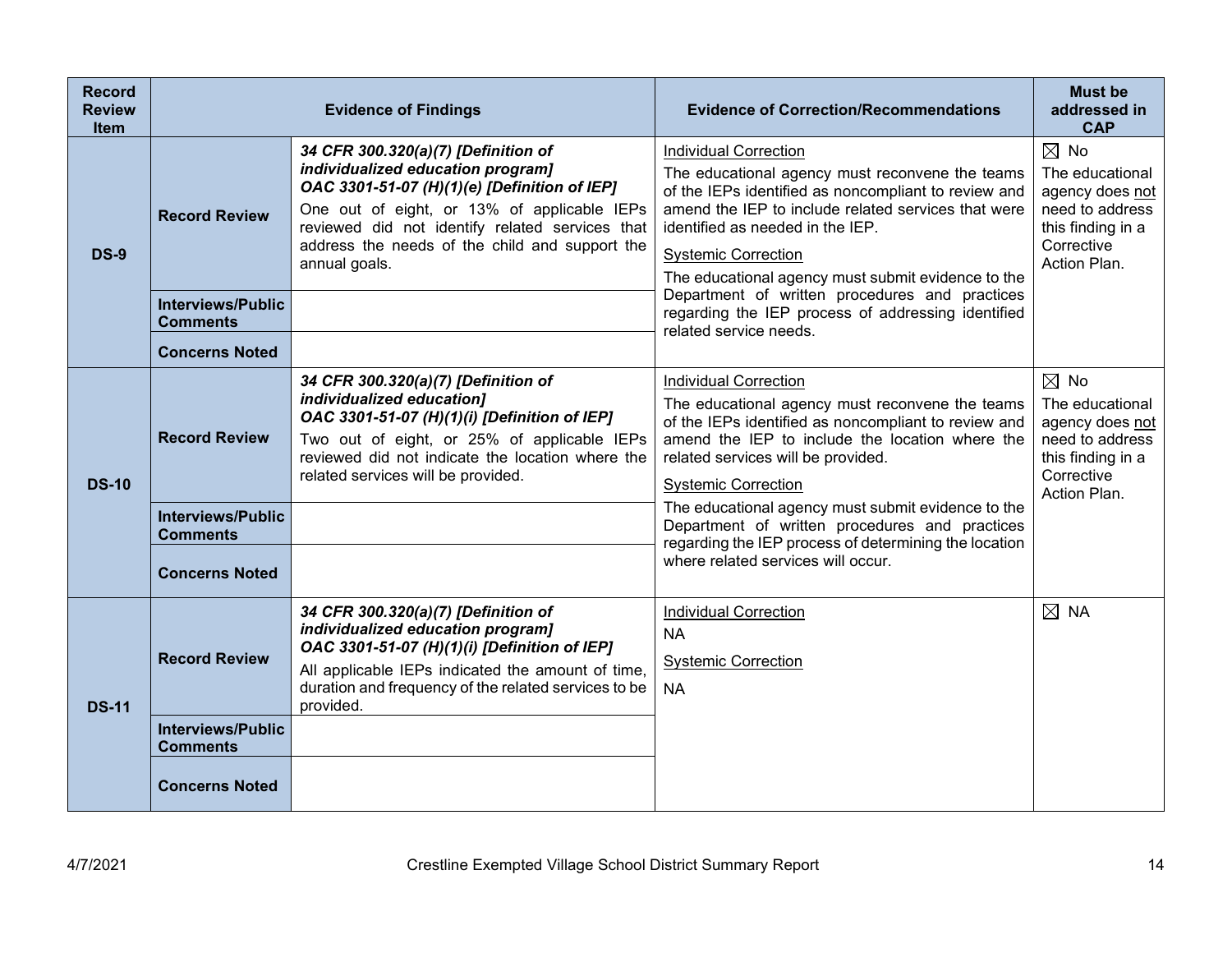| <b>Record</b><br><b>Review</b><br><b>Item</b> |                                                                      | <b>Evidence of Findings</b>                                                                                                                                                                                                                                                                                                | <b>Evidence of Correction/Recommendations</b>                                                                                                                                                                                                                                                                                                                                                                                                                              | <b>Must be</b><br>addressed in<br><b>CAP</b>                                                                               |
|-----------------------------------------------|----------------------------------------------------------------------|----------------------------------------------------------------------------------------------------------------------------------------------------------------------------------------------------------------------------------------------------------------------------------------------------------------------------|----------------------------------------------------------------------------------------------------------------------------------------------------------------------------------------------------------------------------------------------------------------------------------------------------------------------------------------------------------------------------------------------------------------------------------------------------------------------------|----------------------------------------------------------------------------------------------------------------------------|
| <b>DS-12</b>                                  | <b>Record Review</b>                                                 | 34 CFR 300.324(a)(2)(v) [Development of IEP]<br>OAC 3301-51-01(B)(3) [Applicability of<br>requirements and definitions]<br>One out of five, or 20% of applicable IEPs reviewed<br>did not identify assistive technology to enable the<br>child to be involved and make progress in the<br>general education curriculum.    | <b>Individual Correction</b><br>The educational agency must reconvene the teams<br>of the IEPs identified as noncompliant to review<br>assistive technology and/or services that would<br>directly assist the child with a disability to increase,<br>maintain, or improve their functional capabilities and<br>include them on the IEP.<br><b>Systemic Correction</b>                                                                                                     | $\boxtimes$ No<br>The educational<br>agency does not<br>need to address<br>this finding in a<br>Corrective<br>Action Plan. |
|                                               | <b>Interviews/Public</b><br><b>Comments</b><br><b>Concerns Noted</b> |                                                                                                                                                                                                                                                                                                                            | The educational agency must submit evidence to the<br>Department of written procedures and practices<br>regarding assistive technology.                                                                                                                                                                                                                                                                                                                                    |                                                                                                                            |
| <b>DS-13</b>                                  | <b>Record Review</b>                                                 | 34 CFR 300.320(a)(6)(i) [Definition of<br>individualized education]<br>OAC 3301-51-07 (H)(1)(g) [Definition of IEP]<br>Eleven out of 13, or 85% of applicable IEPs<br>reviewed did not identify accommodations<br>provided to enable the child to be involved and<br>make progress in the general education<br>curriculum. | <b>Individual Correction</b><br>The educational agency must reconvene the teams<br>of the IEPs identified as noncompliant to review the<br>accommodations that would directly assist the child<br>to access the course content without altering the<br>scope or complexity of the information taught and<br>include them on the IEP.<br><b>Systemic Correction</b><br>The educational agency must submit evidence to the<br>Department of written procedures and practices | $\boxtimes$ Yes<br>The educational<br>agency needs to<br>address this<br>finding in a<br>Corrective<br>Action Plan.        |
|                                               | <b>Interviews/Public</b><br><b>Comments</b>                          | Staff members stated that all students are provided<br>with some type of accommodation to help meet<br>their individual needs.                                                                                                                                                                                             | regarding accommodations.<br>Opportunities for Improvement<br>There is an opportunity for professional development<br>and/or targeted technical assistance in identifying                                                                                                                                                                                                                                                                                                  |                                                                                                                            |
|                                               | <b>Concerns Noted</b>                                                | Accommodations listed in the IEPs reviewed were<br>stated as "when available," "as appropriate," "as<br>permitted," "as needed," and "at teacher's<br>discretion."                                                                                                                                                         | accommodations. An internal monitoring and review<br>system would be helpful to promote compliance in<br>the area of accommodations.                                                                                                                                                                                                                                                                                                                                       |                                                                                                                            |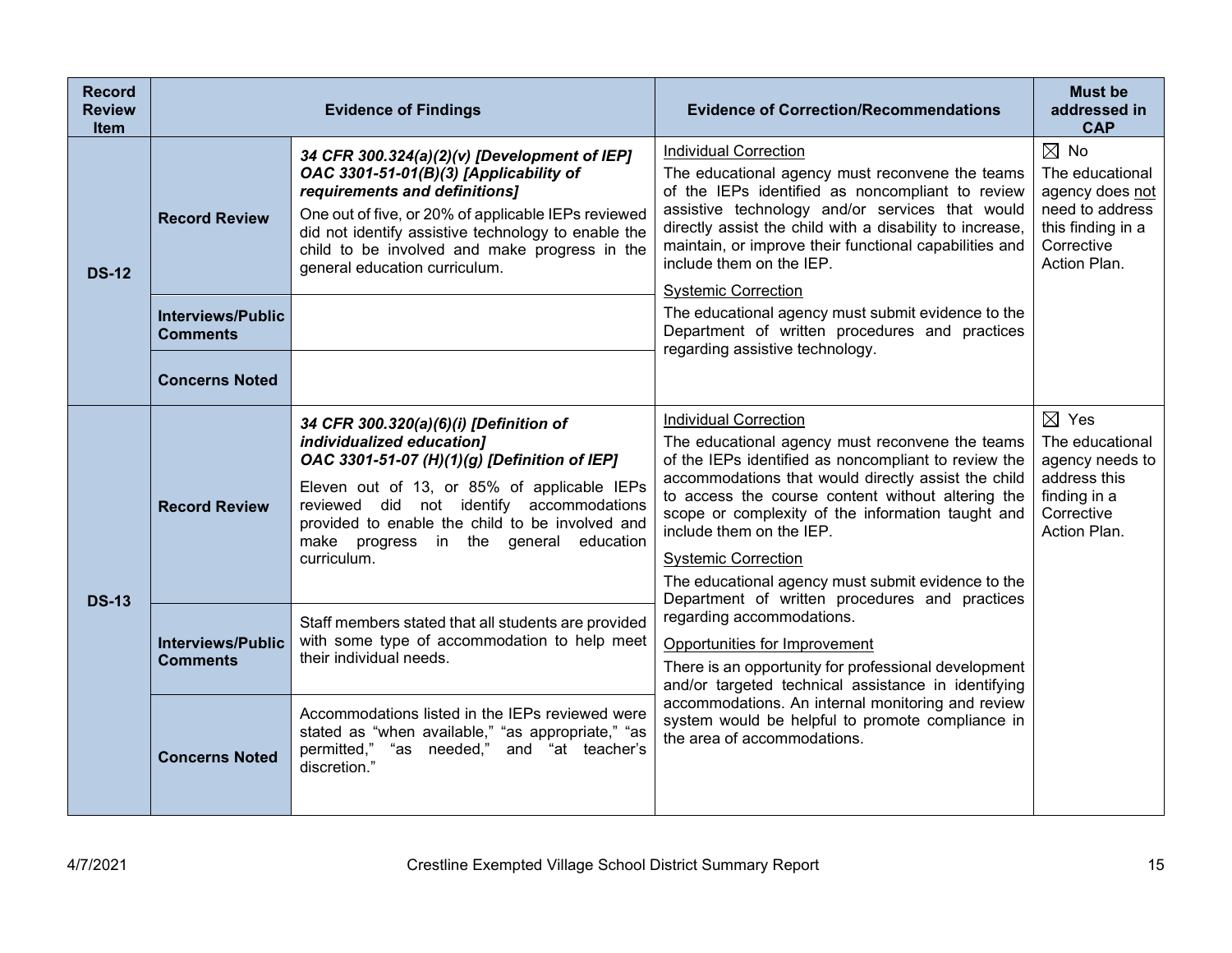| <b>Record</b><br><b>Review</b><br><b>Item</b> | <b>Evidence of Findings</b>                 |                                                                                                                                                                                                                                                                                                                                         | <b>Evidence of Correction/Recommendations</b>                                                                                                                                                                                                                                                                                                                                            | <b>Must be</b><br>addressed in<br><b>CAP</b>                                                                        |
|-----------------------------------------------|---------------------------------------------|-----------------------------------------------------------------------------------------------------------------------------------------------------------------------------------------------------------------------------------------------------------------------------------------------------------------------------------------|------------------------------------------------------------------------------------------------------------------------------------------------------------------------------------------------------------------------------------------------------------------------------------------------------------------------------------------------------------------------------------------|---------------------------------------------------------------------------------------------------------------------|
| <b>DS-14</b>                                  | <b>Record Review</b>                        | 34 CFR 300.320(a)(4) [Definition of<br>individualized education program]<br>OAC 3301-51-07 (H)(1)(e) [Definition of IEP]<br>applicable IEPs reviewed<br>identified<br>All<br>modifications to enable the child to be involved and<br>make progress in the general<br>education<br>curriculum.                                           | <b>Individual Correction</b><br><b>NA</b><br><b>Systemic Correction</b><br><b>NA</b>                                                                                                                                                                                                                                                                                                     | $\boxtimes$ NA                                                                                                      |
|                                               | <b>Interviews/Public</b><br><b>Comments</b> |                                                                                                                                                                                                                                                                                                                                         |                                                                                                                                                                                                                                                                                                                                                                                          |                                                                                                                     |
|                                               | <b>Concerns Noted</b>                       |                                                                                                                                                                                                                                                                                                                                         |                                                                                                                                                                                                                                                                                                                                                                                          |                                                                                                                     |
|                                               | <b>Record Review</b>                        | 34 CFR 300.320(a)(4) [Definition of<br>individualized education program]<br>OAC 3301-51-07 (H)(1)(e) [Definition of IEP]<br>Three out of seven, or 43% of applicable IEPs<br>reviewed did not identify supports for school<br>personnel to enable the child to be involved and<br>make progress in the general education<br>curriculum. | <b>Individual Correction</b><br>The educational agency must reconvene the teams<br>of the IEPs identified as noncompliant to review the<br>supports for school personnel that were identified by<br>the IEP team and define the supports on the IEP<br>including who will provide the support and when it will<br>take place.<br><b>Systemic Correction</b>                              | $\boxtimes$ Yes<br>The educational<br>agency needs to<br>address this<br>finding in a<br>Corrective<br>Action Plan. |
| <b>DS-15</b>                                  | <b>Interviews/Public</b><br><b>Comments</b> | The concept of supports for school personnel is<br>generally understood by district personnel,<br>however, its description in the IEP is not always<br>well-developed.                                                                                                                                                                  | The educational agency must submit evidence to the<br>Department of written procedures and practices<br>regarding supports for school personnel.<br>Opportunities for Improvement<br>There is a need to better describe adult-to-adult<br>consultation. Clarify the support to include who will                                                                                          |                                                                                                                     |
|                                               | <b>Concerns Noted</b>                       |                                                                                                                                                                                                                                                                                                                                         | receive; who will deliver; when the support will be<br>provided; and for what purpose. For example, the<br>Intervention Specialist consults with the General<br>Education Teachers and Paraprofessionals on<br>progress monitoring for a particular goal or goals.<br>General Education Teachers/Paraprofessionals<br>would then be listed as receiving support for school<br>personnel. |                                                                                                                     |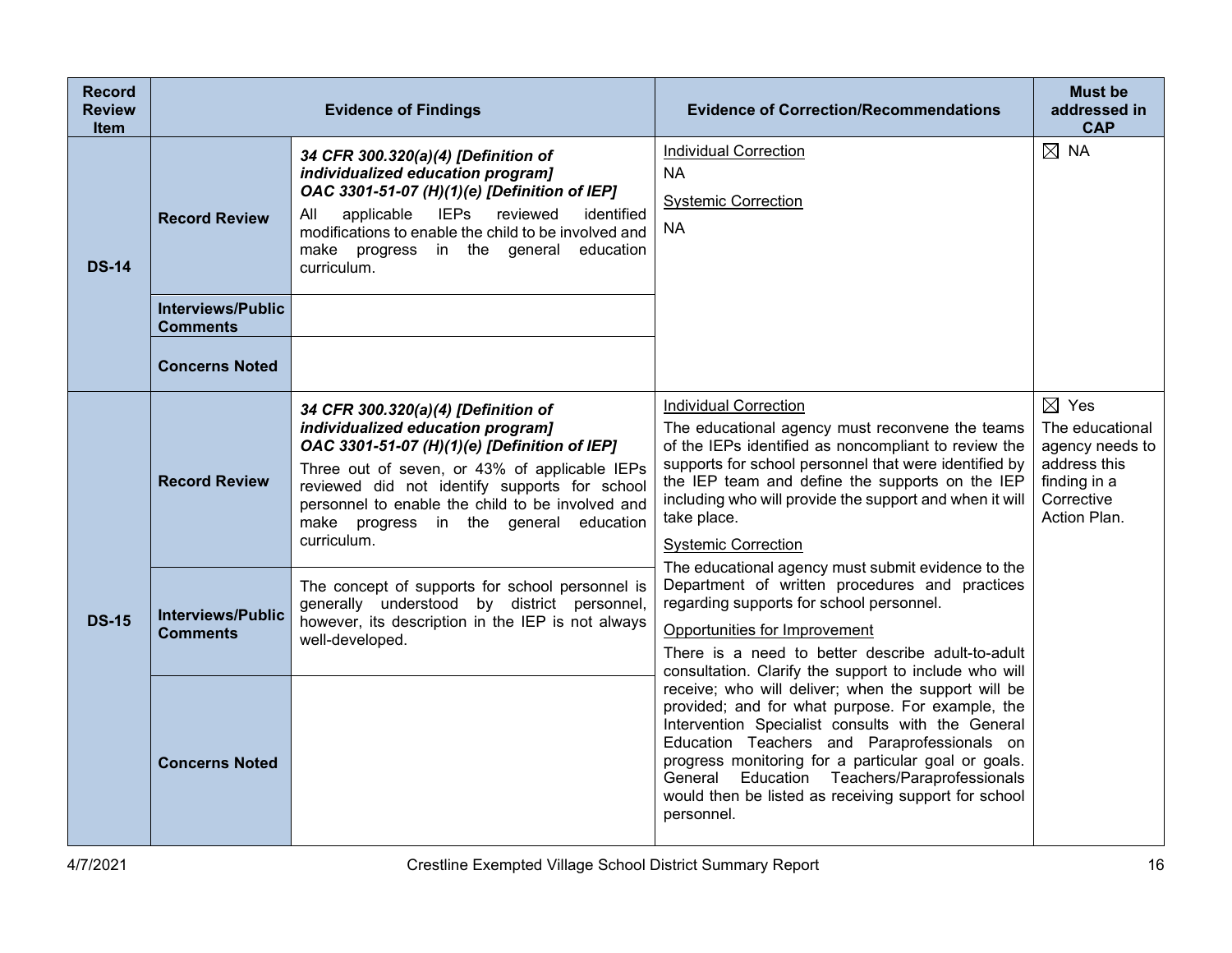| <b>Record</b><br><b>Review</b><br><b>Item</b> | <b>Evidence of Findings</b>                                                                  |                                                                                                                                                                                                                                                                                                                                                                                                                                                                                                                                                                                                               | <b>Evidence of Correction/Recommendations</b>                                                                                                                                                                                                                                                                                                                                                                                                                                                                                                                                                                                                                                     | <b>Must be</b><br>addressed in<br><b>CAP</b>                                                                        |
|-----------------------------------------------|----------------------------------------------------------------------------------------------|---------------------------------------------------------------------------------------------------------------------------------------------------------------------------------------------------------------------------------------------------------------------------------------------------------------------------------------------------------------------------------------------------------------------------------------------------------------------------------------------------------------------------------------------------------------------------------------------------------------|-----------------------------------------------------------------------------------------------------------------------------------------------------------------------------------------------------------------------------------------------------------------------------------------------------------------------------------------------------------------------------------------------------------------------------------------------------------------------------------------------------------------------------------------------------------------------------------------------------------------------------------------------------------------------------------|---------------------------------------------------------------------------------------------------------------------|
| <b>DS-16</b>                                  | <b>Record Review</b>                                                                         | OAC 3301-51-07 (H)(1)(h)(ii) [Definition of IEP]<br>All applicable student records reviewed had a<br>justification statement explaining why the student<br>cannot participate in the regular assessment and<br>why the alternate assessment is appropriate for the<br>student.                                                                                                                                                                                                                                                                                                                                | <b>Individual Correction</b><br>NA.<br><b>Systemic Correction</b><br><b>NA</b>                                                                                                                                                                                                                                                                                                                                                                                                                                                                                                                                                                                                    | $\boxtimes$ NA                                                                                                      |
|                                               | <b>Interviews/Public</b><br><b>Comments</b>                                                  |                                                                                                                                                                                                                                                                                                                                                                                                                                                                                                                                                                                                               |                                                                                                                                                                                                                                                                                                                                                                                                                                                                                                                                                                                                                                                                                   |                                                                                                                     |
|                                               | <b>Concerns Noted</b>                                                                        |                                                                                                                                                                                                                                                                                                                                                                                                                                                                                                                                                                                                               |                                                                                                                                                                                                                                                                                                                                                                                                                                                                                                                                                                                                                                                                                   |                                                                                                                     |
| <b>DS-17</b>                                  | <b>Record Review</b><br><b>Interviews/Public</b><br><b>Comments</b><br><b>Concerns Noted</b> | OAC 3301-51-07(L)(2) [Development, review<br>and revision of IEP]<br>Twelve (12) out of 13, or 92% of applicable student<br>records reviewed did not show evidence of<br>progress reporting data collected and analyzed to<br>monitor performance on each goal.<br>Collaboration between intervention specialists and<br>general education teachers in reviewing student<br>data for progress reporting was described by<br>interviewees.<br>Progress reports reviewed were missing both<br>quantitative and qualitative data and did not relate<br>to the measurable goal, but to the objectives<br>instead. | <b>Individual Correction</b><br>None<br><b>Systemic Correction</b><br>The educational agency must submit evidence to the<br>Department of written procedures and practices<br>regarding measurable annual goals and services<br>consistent with progress made.<br>Opportunities for Improvement<br>Crestline Exempted Village Schools would benefit<br>from developing a procedure to ensure progress<br>reporting is correctly documented, stating how the<br>student is progressing towards mastering their<br>measurable annual goals. Training from SSTs as well<br>as an internal monitoring review system would be<br>helpful to promote compliance in the area of progress | $\boxtimes$ Yes<br>The educational<br>agency needs to<br>address this<br>finding in a<br>Corrective<br>Action Plan. |
|                                               |                                                                                              |                                                                                                                                                                                                                                                                                                                                                                                                                                                                                                                                                                                                               | monitoring.<br><b>Individual Correction</b>                                                                                                                                                                                                                                                                                                                                                                                                                                                                                                                                                                                                                                       | $\boxtimes$ NA                                                                                                      |
| <b>DS-18</b>                                  | <b>Record Review</b>                                                                         | OAC 3301-51-07(L) [Development, review and<br>revision of IEP]<br>There were no IEPs reviewed to show evidence<br>that revisions were made based on data indicating<br>changes in student needs or abilities.                                                                                                                                                                                                                                                                                                                                                                                                 | <b>NA</b><br><b>Systemic Correction</b><br><b>NA</b>                                                                                                                                                                                                                                                                                                                                                                                                                                                                                                                                                                                                                              |                                                                                                                     |
|                                               | <b>Interviews/Public</b><br><b>Comments</b>                                                  |                                                                                                                                                                                                                                                                                                                                                                                                                                                                                                                                                                                                               |                                                                                                                                                                                                                                                                                                                                                                                                                                                                                                                                                                                                                                                                                   |                                                                                                                     |
|                                               | <b>Concerns Noted</b>                                                                        |                                                                                                                                                                                                                                                                                                                                                                                                                                                                                                                                                                                                               |                                                                                                                                                                                                                                                                                                                                                                                                                                                                                                                                                                                                                                                                                   |                                                                                                                     |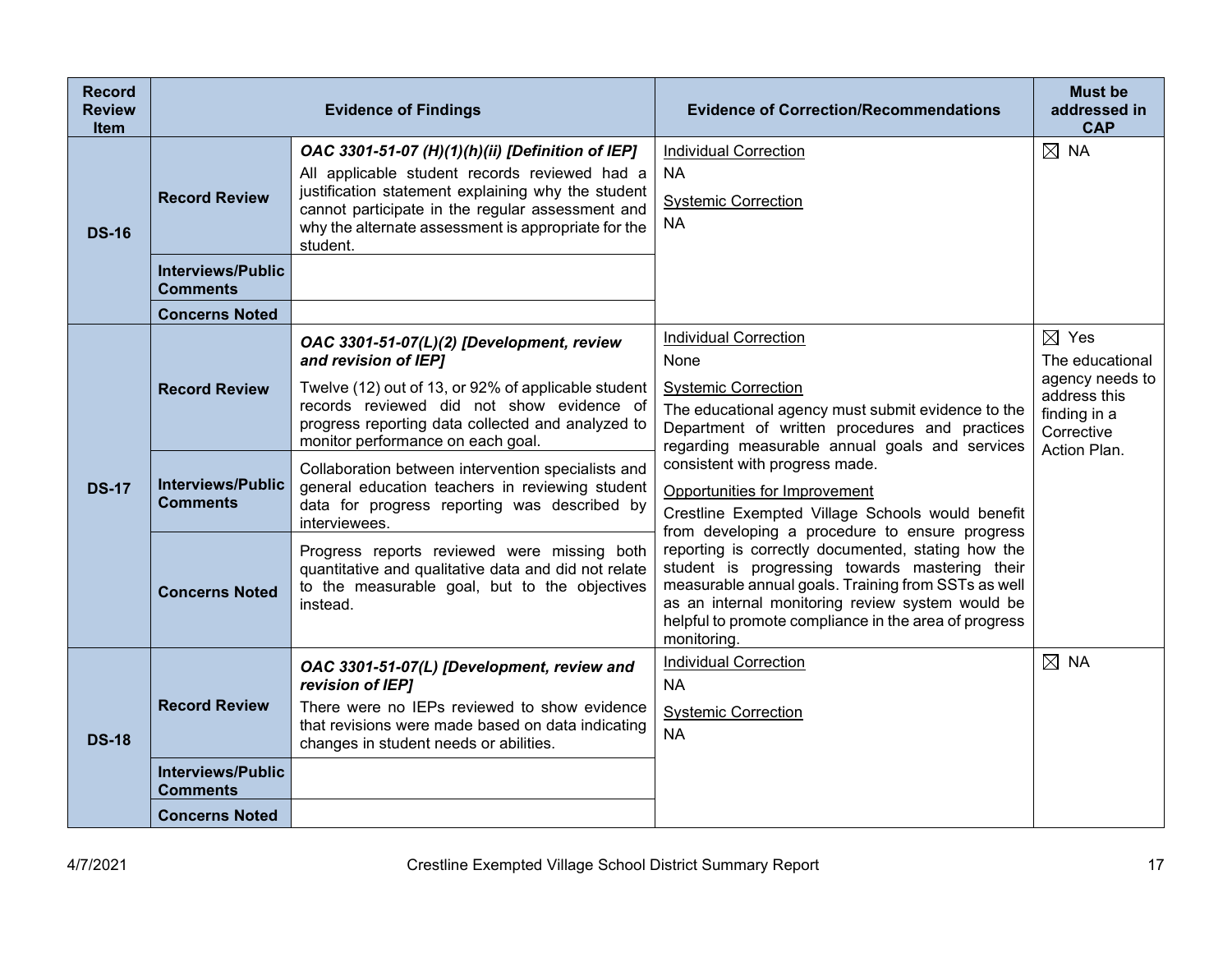| <b>Record</b><br><b>Review</b><br><b>Item</b> | <b>Evidence of Findings</b>          |                                                                                                                                                                                              | <b>Evidence of Correction/Recommendations</b>                                                                                                                                                                                                                                                                                                                                                                                                                                                                                                                                                                                                                                                                                                                                                                                                                                                                                                                           | <b>Must be</b><br>addressed in<br><b>CAP</b>                                                                               |
|-----------------------------------------------|--------------------------------------|----------------------------------------------------------------------------------------------------------------------------------------------------------------------------------------------|-------------------------------------------------------------------------------------------------------------------------------------------------------------------------------------------------------------------------------------------------------------------------------------------------------------------------------------------------------------------------------------------------------------------------------------------------------------------------------------------------------------------------------------------------------------------------------------------------------------------------------------------------------------------------------------------------------------------------------------------------------------------------------------------------------------------------------------------------------------------------------------------------------------------------------------------------------------------------|----------------------------------------------------------------------------------------------------------------------------|
| <b>DS-19</b>                                  | <b>Record Review</b>                 | 34 CFR 300.321(5) [IEP team]<br>OAC 3301-51-07(I) [IEP team]<br>Two out of 14, or 14% of IEPs reviewed did not<br>indicate that the IEP Team included a group of<br>qualified professionals. | <b>Individual Correction</b><br>For the IEPs identified as noncompliant, the<br>educational agency must:<br>Provide documentation that the parent was<br>$\bullet$<br>informed prior to the IEP meeting that the person<br>qualified to interpret the instructional implications<br>of evaluation results would not participate in the<br>meeting, and<br>Provide a written excuse signed by the parents<br>and the educational agency that allowed the<br>person qualified to interpret the instructional<br>implications of evaluation results not to be in<br>attendance at the IEP meeting, or<br>Reconvene the IEP team to review the IEP with<br>all required members present.<br><b>Systemic Correction</b><br>The educational agency must submit evidence to the<br>Department of written procedures and practices<br>regarding the involvement of people qualified to<br>interpret the instructional implications of evaluation<br>results in the IEP process. | $\boxtimes$ No<br>The educational<br>agency does not<br>need to address<br>this finding in a<br>Corrective<br>Action Plan. |
|                                               | Interviews/Public<br><b>Comments</b> |                                                                                                                                                                                              |                                                                                                                                                                                                                                                                                                                                                                                                                                                                                                                                                                                                                                                                                                                                                                                                                                                                                                                                                                         |                                                                                                                            |
|                                               | <b>Concerns Noted</b>                |                                                                                                                                                                                              |                                                                                                                                                                                                                                                                                                                                                                                                                                                                                                                                                                                                                                                                                                                                                                                                                                                                                                                                                                         |                                                                                                                            |